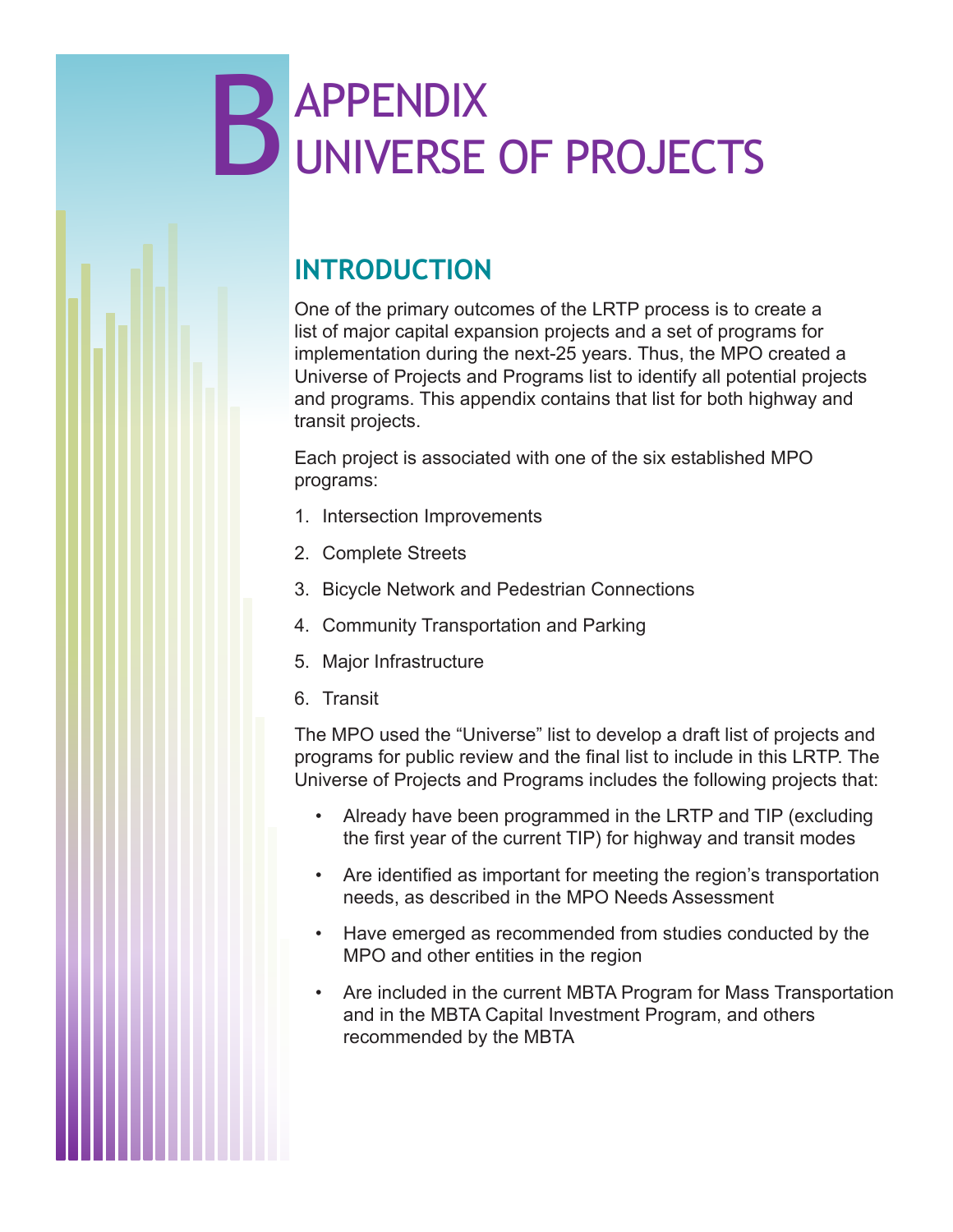The projects in the Universe list are presented in three categories and sorted by program type. Table B.1 lists all major infrastructure projects that were included in the last LRTP, *Paths to a Sustainable Region*. Table B.2 lists all projects that add capacity to the transportation system or that cost more than \$20 million. These projects must be listed in the LRTP before they can be programmed for construction in the TIP. Table B.3 lists all projects that do not add capacity to the transportation system and cost less than \$20 million. These projects can be programmed directly in the TIP without being mentioned in the LRTP. They generally fall into one of the programs that are included in the LRTP and are listed above.

Information in each of the tables includes:

- 1. Project Type (the project falls into one of the following categories):
	- Arterial and Intersection
	- Bicycle and Pedestrian
	- Major Highway
	- **Transit**
	- **Freight**
	- Bridge
	- **Enhancement**
- 2. Investment Program (the project falls into one of the following programs):
	- Bottleneck
	- Intersection Improvement
	- Interchange
	- Major Infrastructure
	- Complete Streets
	- Bike Network
	- Pedestrian Connections
	- Major Infrastructure
	- Bridge
	- Transit Capacity
	- **Freight Movement**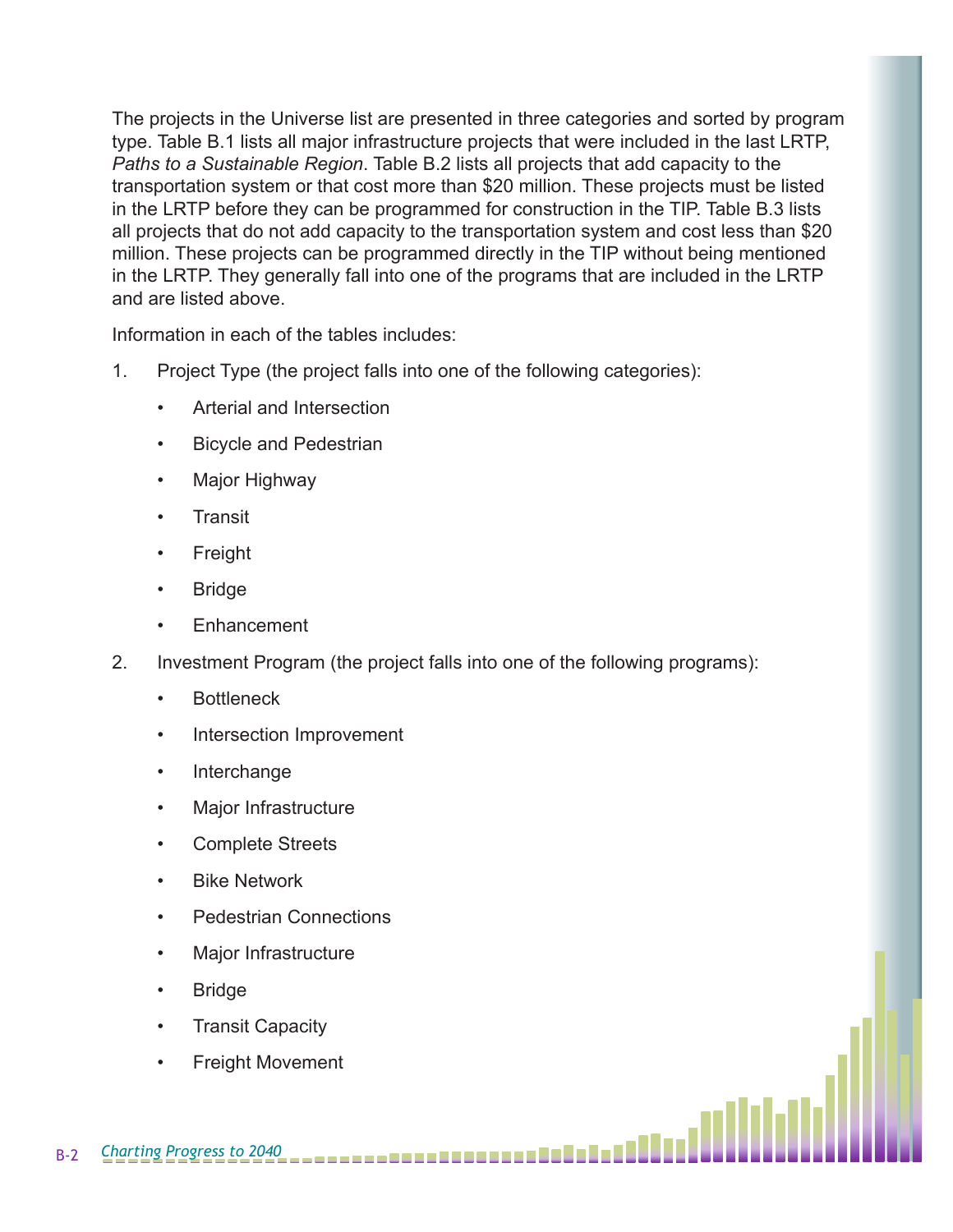- Ferry Services
- **Clean Air and Mobility**
- 3. PROJIS Number: projects in MassDOT's project-tracking system are given a number; projects not in the system have no number.
- 4. Project Proponent: project sponsor
- 5. Project Name
- 6. TIP/LRTP Status (one of the following):
	- Conceptual: a functional design report has not been submitted (the design status is pre-25% design)
	- Pre-TIP: any project in which a 25% functional design report has been submitted to MassDOT (design status can range from 25% to 100%)
	- Programmed in the LRTP
- 7. CTPS Study: past UPWP-funded studies or reports were conducted within the project area
- 8. Estimated Cost
- 9. Project Length in miles
- 10. Whether it is included in the 2015–2018 TIP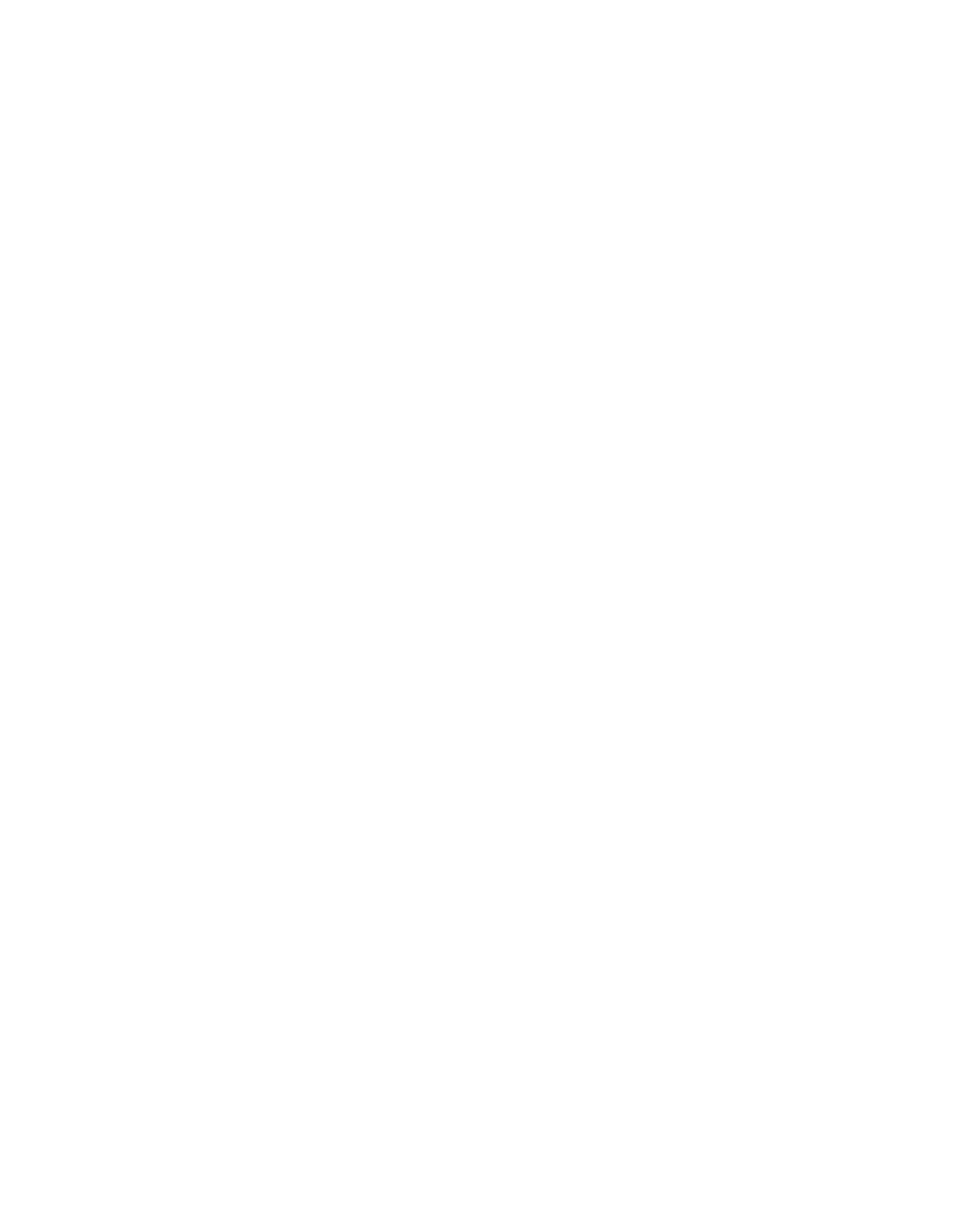| <b>Project Type</b>              | <b>Investment Program PROJIS</b> |                               | <b>Proponent(s)</b>                               | <b>Project Name</b>                                                                                                                                                                                                                                      | <b>TIP/LRTP Status</b> | <b>CTPS</b><br><b>Study</b> | <b>Estimated</b><br><b>Cost</b> | <b>Project</b><br>Length | 2015-<br><b>2018 TIP</b> |
|----------------------------------|----------------------------------|-------------------------------|---------------------------------------------------|----------------------------------------------------------------------------------------------------------------------------------------------------------------------------------------------------------------------------------------------------------|------------------------|-----------------------------|---------------------------------|--------------------------|--------------------------|
| Arterial and Intersection        | <b>Bottleneck</b>                | 5399                          | <b>Salem</b>                                      | Reconstruction of Bridge Street, from Flint Street to<br><b>Washington Street</b>                                                                                                                                                                        | LRTP 2016-20           | N/A                         | \$16,613,000                    | 0.4                      | N/A                      |
| Arterial and Intersection        | <b>Bottleneck</b>                | 601630                        | Weymouth                                          | Route 18 Widening                                                                                                                                                                                                                                        | LRTP 2016-20           | N/A                         | \$59,000,000                    | 4.0                      | X.                       |
| <b>Arterial and Intersection</b> | <b>Bottleneck</b>                | 604935                        | Woburn                                            | <b>Montvale Avenue Widening</b>                                                                                                                                                                                                                          | LRTP 2016-20           | N/A                         | \$4,225,256                     |                          | $\mathsf{X}$             |
| <b>Arterial and Intersection</b> | Major Infrastructure             | 29492                         | <b>Bedford</b>                                    | Middlesex Turnpike Phase III                                                                                                                                                                                                                             | LRTP 2016-20           | N/A                         | \$26,935,171                    |                          | X                        |
| <b>Arterial and Intersection</b> | Major Infrastructure             | 606226                        | <b>Boston</b>                                     | Reconstruction of Rutherford Avenue, from City Square<br>to Sullivan Square                                                                                                                                                                              | LRTP 2016-20           | N/A                         | \$109,967,000                   | 2.9                      | N/A                      |
| <b>Arterial and Intersection</b> | Major Infrastructure             | 606109                        | Framingham                                        | Intersection Improvements at Route 126/135/MBTA &<br><b>CSX Railroad</b>                                                                                                                                                                                 | LRTP 2026-30           | N/A                         | \$115,000,000                   | 0.2                      | N/A                      |
| <b>Arterial and Intersection</b> | Major Infrastructure             | 606635                        | Newton, Needham (MassDOT)                         | Reconstruction of Highland Avenue, Needham Street &<br>Charles River Bridge, from Webster Street to Route 9                                                                                                                                              | LRTP 2021-25           | N/A                         | \$18,000,000                    | 3.0                      | N/A                      |
| <b>Bicycle and Pedestrian</b>    | <b>Bike Network</b>              | N/A                           | Stow, Hudson                                      | <b>Assabet River Rail Trail</b>                                                                                                                                                                                                                          | LRTP 2016-20           | N/A                         | \$16,285,600                    | 3.6                      | N/A                      |
| <b>Bridge</b>                    |                                  | 604996                        | Woburn                                            | Bridge Replacement, New Boston Street over MBTA                                                                                                                                                                                                          | LRTP 2016-20           | N/A                         | \$8,297,198                     | 0.3                      | N/A                      |
| <b>Major Highway</b>             | <b>Bottleneck</b>                | N/A                           | <b>Braintree (MassDOT)</b>                        | I-93/Route 3 Interchange (Braintree Split)                                                                                                                                                                                                               | LRTP 2031-35           | 2006                        | \$53,289,000                    | N/A                      | N/A                      |
| <b>Major Highway</b>             | Major Infrastructure             | 605012                        | Malden, Revere, Saugus (MassDOT)                  | Reconstruction & Widening on Route 1, from Route 60<br>to Route 99                                                                                                                                                                                       | LRTP 2031-35           | N/A                         | \$236,078,000                   | 2.1                      | N/A                      |
| <b>Major Highway</b>             | Major Infrastructure             | 605605<br>(608097)<br>608096) | Reading, Stoneham, Wakefield, Woburn<br>(MassDOT) | "Interchange Improvements to I-93/I-95 ((1) Washington<br>Street Bridge over I-95 (2) Improvements along<br>Route 128/I-95 MB Add-a-Lane/Exit 38/Route 28<br>Reconfiguration (3) Modifications to Interchange 38 in<br>Reading, Stoneham and Wakefield)" | LRTP 2026-30           | N/A                         | \$339,100,000                   | 16.5                     | N/A                      |
| <b>Major Highway</b>             | Major Infrastructure             | 87790                         | Canton, Dedham, Norwood (MassDOT)                 | Interchange Improvements at I-95/I-93 (Non-Federal<br>Funds)                                                                                                                                                                                             | LRTP 2016-2020         | N/A                         | \$177,414,000                   | N/A                      | $\mathsf{X}$             |
| <b>Major Highway</b>             | Major Infrastructure             | 606146                        | Canton, Norwood, Westwood (MassDOT)               | Ramp Construction on I-95 (NB) and Improvements on<br>Dedham Street/Canton Street (Non-Federal Funds)                                                                                                                                                    | LRTP 2013-2015         | N/A                         | \$51,000,000                    | N/A                      | $\sf X$                  |
| Transit                          | <b>Transit Capacity</b>          | N/A                           | <b>MPO</b>                                        | Green Line Extension Phase II from College Avenue to<br>Mystic Valley Parkway/Route 16                                                                                                                                                                   | LRTP 2016-2025         | N/A                         | \$190,000,000                   | N/A                      | X                        |

# **TABLE B.1 LRTP - Universe of Projects - Projects Listed in the Previous LRTP,** *Paths to a Sustainable Region*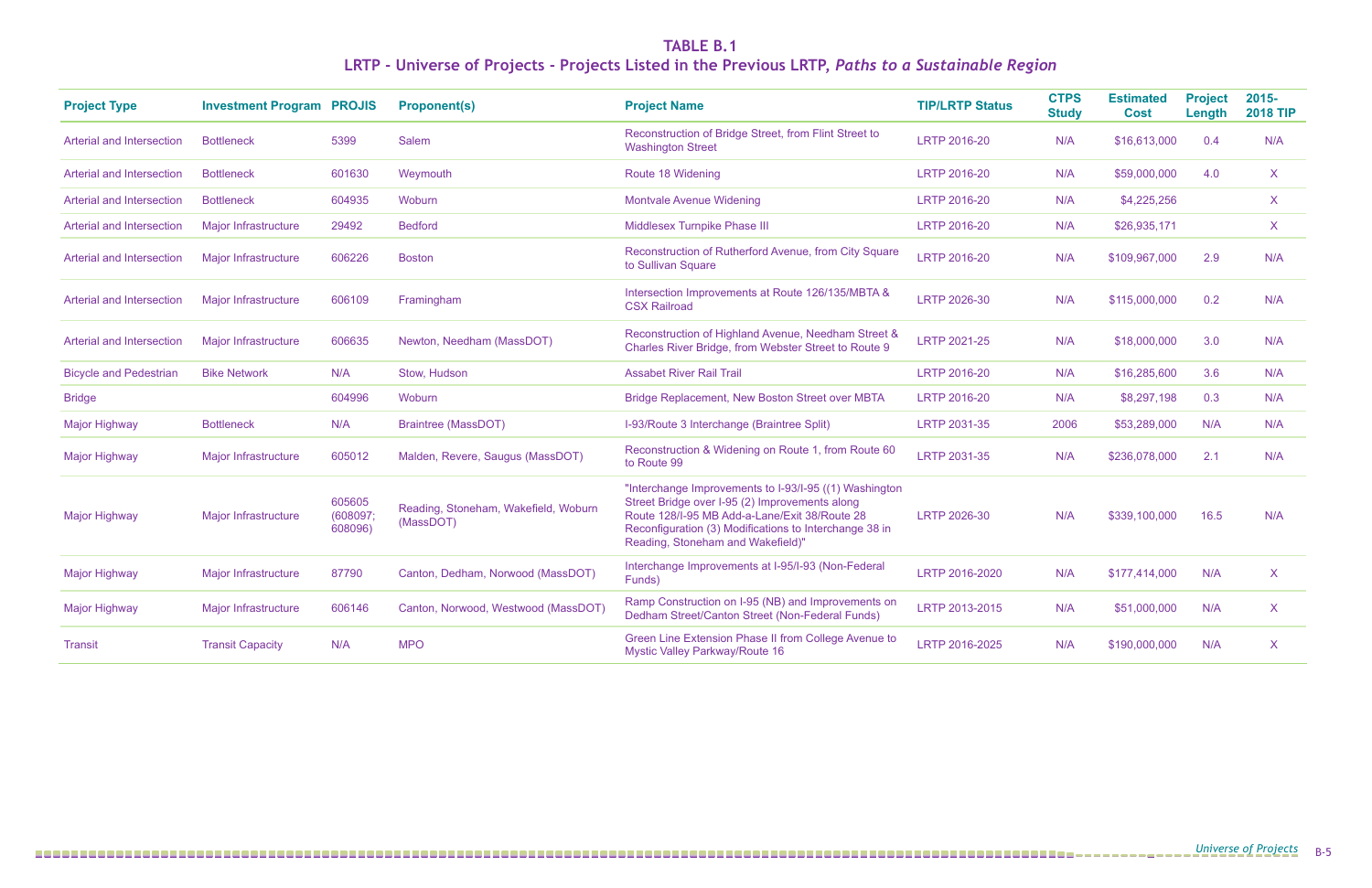| <b>Project Type</b>              | <b>Investment</b><br><b>Program</b> | <b>PROJIS</b> | <b>Proponent(s)</b>                       | <b>Project Name</b>                                                                                                                                                        | <b>TIP/LRTP Status</b> | <b>CTPS</b><br><b>Study</b> | <b>Estimated</b><br><b>Cost</b> | <b>Project</b><br>Length | $2015 -$<br><b>2018 TIP</b> |
|----------------------------------|-------------------------------------|---------------|-------------------------------------------|----------------------------------------------------------------------------------------------------------------------------------------------------------------------------|------------------------|-----------------------------|---------------------------------|--------------------------|-----------------------------|
| <b>Arterial and Intersection</b> | <b>Bottleneck</b>                   | N/A           | <b>Brookline, Newton</b>                  | <b>Route 9 Capacity Improvements</b>                                                                                                                                       | Conceptual             | N/A                         | N/A                             | N/A                      | N/A                         |
| Arterial and Intersection        | <b>Bottleneck</b>                   | 604619        | Lexington                                 | Route 4/225 (Bedford Street) and Hartwell Avenue                                                                                                                           | Pre-TIP                | N/A                         | \$23,221,000                    | N/A                      | N/A                         |
| <b>Arterial and Intersection</b> | Interchange                         | N/A           | Revere (MassDOT)                          | <b>Mahoney Circle Grade Separation</b>                                                                                                                                     | Conceptual             | N/A                         | \$60,000,000                    | N/A                      | N/A                         |
| <b>Arterial and Intersection</b> | Interchange                         | N/A           | Revere (MassDOT)                          | Route 1/Route 16 Connector                                                                                                                                                 | Conceptual             | N/A                         | N/A                             | N/A                      | N/A                         |
| <b>Arterial and Intersection</b> | Interchange                         | N/A           | Revere (MassDOT)                          | Route 1A/Route 16 Connector                                                                                                                                                | Conceptual             | N/A                         | N/A                             | N/A                      | N/A                         |
| <b>Arterial and Intersection</b> | Intersection<br>Improvements        | N/A           | MassPort, MassDOT,<br><b>MBTA, Boston</b> | South Boston Transportation Study - Cypher Street extension from D Street<br>to E Street and reconstruct and extend E Street from Cypher Street to<br><b>Summer Street</b> | Conceptual             | 2015                        | \$9,700,000                     | N/A                      | N/A                         |
| <b>Arterial and Intersection</b> | Intersection<br>Improvements        | N/A           | MassPort, MassDOT,<br><b>MBTA, Boston</b> | South Boston Transportation Study - New Summer Street north/south<br>connector to Northern Avenue/Haul Road/Drydock Avenue                                                 | Conceptual             | 2015                        | N/A                             | N/A                      | N/A                         |
| <b>Arterial and Intersection</b> | <b>Intersection</b><br>Improvements | N/A           | <b>MassDOT</b>                            | Route 1 Intersection Signalization (Corridorwide)                                                                                                                          | Conceptual             | N/A                         | N/A                             | N/A                      | N/A                         |
| <b>Arterial and Intersection</b> | Major Infrastructure                | 602091        | Concord                                   | Improvements & Upgrades to Concord Rotary (Routes 2/2A/119)                                                                                                                | Pre-TIP                | 1995                        | \$98,900,000                    | N/A                      | N/A                         |
| <b>Arterial and Intersection</b> | Major Infrastructure                | 607981        | Somerville (MassDOT)                      | <b>McGrath Boulevard Project</b>                                                                                                                                           | Pre-TIP                | N/A                         | \$65,000,000                    | N/A                      | N/A                         |
| <b>Arterial and Intersection</b> | Major Infrastructure                | N/A           | <b>CTPS Study</b>                         | Route 30 (Cochituate Road) in Framingham and Natick                                                                                                                        | Conceptual             | 2013                        | N/A                             | N/A                      | N/A                         |
| <b>Arterial and Intersection</b> |                                     | N/A           | <b>Boston</b>                             | Boardman Street at Route 1A                                                                                                                                                | Conceptual             | 1990                        | \$13,686,000                    | 0.1                      | N/A                         |
| <b>Arterial and Intersection</b> |                                     | N/A           | <b>Milford</b>                            | <b>Veteran's Memorial Drive/Alternate Route</b>                                                                                                                            | Conceptual             | N/A                         | N/A                             | N/A                      | N/A                         |
| <b>Arterial and Intersection</b> |                                     | N/A           | Rockland                                  | Completion of the S. Weymouth Naval Air Station - Widening Reservoir<br>Park Drive and Hingham Street                                                                      | Conceptual             | N/A                         | N/A                             | N/A                      | N/A                         |
| Freight                          | <b>Freight Movement</b>             | N/A           | <b>Boston</b>                             | <b>Charlestown Haul Road</b>                                                                                                                                               | Conceptual             | N/A                         | N/A                             | N/A                      | N/A                         |
| Freight                          | <b>Freight Movement</b>             | N/A           | <b>Boston</b>                             | <b>Conley Rail Service</b>                                                                                                                                                 | Conceptual             | N/A                         | N/A                             | N/A                      | N/A                         |
| <b>Major Highway</b>             | <b>Bottleneck</b>                   | N/A           | <b>CTPS Study</b>                         | Extend I-93 High-Occupancy Vehicle Lane into the City (Somerville)                                                                                                         | Conceptual             | N/A                         | N/A                             | N/A                      | N/A                         |
| <b>Major Highway</b>             | <b>Bottleneck</b>                   | N/A           | <b>CTPS Study</b>                         | I-495 Capacity Improvements (Littleton to Wrentham)                                                                                                                        | Conceptual             | N/A                         | N/A                             | N/A                      | N/A                         |
| <b>Major Highway</b>             | <b>Bottleneck</b>                   | N/A           | <b>CTPS Study</b>                         | I-93 Capacity Improvements (Boston to Braintree)                                                                                                                           | Conceptual             | N/A                         | N/A                             | N/A                      | N/A                         |
| <b>Major Highway</b>             | <b>Bottleneck</b>                   | N/A           | <b>CTPS Study</b>                         | I-95 Capacity Improvements (Canton to Foxborough)                                                                                                                          | Conceptual             | N/A                         | N/A                             | N/A                      | N/A                         |
| <b>Major Highway</b>             | <b>Bottleneck</b>                   | N/A           | <b>CTPS Study</b>                         | Route 128 Capacity Improvements (Lynnfield to Peabody)                                                                                                                     | Conceptual             | N/A                         | N/A                             | N/A                      | N/A                         |
| <b>Major Highway</b>             | <b>Bottleneck</b>                   | N/A           | <b>CTPS Study</b>                         | Route 128 HOV (Wellesley to Woburn)                                                                                                                                        | Conceptual             | N/A                         | N/A                             | N/A                      | N/A                         |
| <b>Major Highway</b>             | <b>Bottleneck</b>                   | N/A           | <b>CTPS Study</b>                         | Route 2 Capacity Improvements (Acton to Lexington)                                                                                                                         | Conceptual             | N/A                         | N/A                             | N/A                      | N/A                         |
| <b>Major Highway</b>             | <b>Bottleneck</b>                   | N/A           | <b>CTPS Study</b>                         | Route 24 Capacity Improvements (Taunton to Randolph)                                                                                                                       | Conceptual             | N/A                         | N/A                             | N/A                      | N/A                         |
| <b>Major Highway</b>             | <b>Bottleneck</b>                   | N/A           | <b>CTPS Study</b>                         | Interstate 93 Capacity Improvements (Somerville to Woburn)                                                                                                                 | Conceptual             | N/A                         | N/A                             | N/A                      | N/A                         |
| <b>Major Highway</b>             | <b>Bottleneck</b>                   | 604638        | Danvers, Peabody<br>(MassDOT)             | Mainline Improvements on Route 128 (Phase II)                                                                                                                              | Pre-TIP                | N/A                         | \$23,776,000                    | 1.7                      | N/A                         |
| <b>Bridge</b>                    | Interchange                         | 605313        | <b>Natick</b>                             | Bridge Replacement, Route 27 (North Main Street) over Route 9 (Worcester<br>Street) and Interchange Improvements                                                           | Pre-TIP                | N/A                         | \$25,793,370                    | N/A                      | N/A                         |
| <b>Major Highway</b>             | Interchange                         | 607977        | Hopkinton, Westborough<br>(MassDOT)       | Reconstruction of I-90/I-495 Interchange                                                                                                                                   | Pre-TIP                | N/A                         | \$220,000,000                   | 2.0                      | N/A                         |
| <b>Major Highway</b>             | Interchange                         | N/A           | <b>Newton</b>                             | New Route 128 Ramp to Riverside Station                                                                                                                                    | Conceptual             | N/A                         | N/A                             | N/A                      | N/A                         |
| <b>Major Highway</b>             | Interchange                         | N/A           | Wilmington                                | I-93/Route 125/Ballardvale Road                                                                                                                                            | Conceptual             | N/A                         | N/A                             | N/A                      | N/A                         |
| Major Highway                    | Interchange                         | 607727        | <b>Beverly</b>                            | Interchange Reconstruction at Route 128/Exit 19 at Brimbal Avenue (Phase<br>$\mathbb{H}$                                                                                   | Pre-TIP                | N/A                         | \$23,000,000                    | N/A                      | N/A                         |
| <b>Major Highway</b>             | Interchange                         | N/A           | <b>Boston</b>                             | Massachusetts Turnpike Back Bay Exit                                                                                                                                       | Conceptual             | N/A                         | N/A                             | N/A                      | N/A                         |
| <b>Major Highway</b>             | Interchange                         | 603345        | Hudson, Marlborough<br>(MassDOT)          | Reconstruction on Routes I-290 and 495 and Bridge Replacement                                                                                                              | Pre-TIP                | N/A                         | \$100,000,000                   | 2.0                      | N/A                         |
| <b>Major Highway</b>             | Interchange                         | N/A           | Randolph                                  | I-93/Route 24 Interchange                                                                                                                                                  | Conceptual             | N/A                         | N/A                             | N/A                      | N/A                         |
| 6 Charting Progress to 2040      |                                     |               |                                           |                                                                                                                                                                            |                        |                             |                                 |                          | (cont.)                     |

# **TABLE B.2**

**LRTP - Universe of Projects - Projects That Add Capacity to the System/Cost More than \$20 million**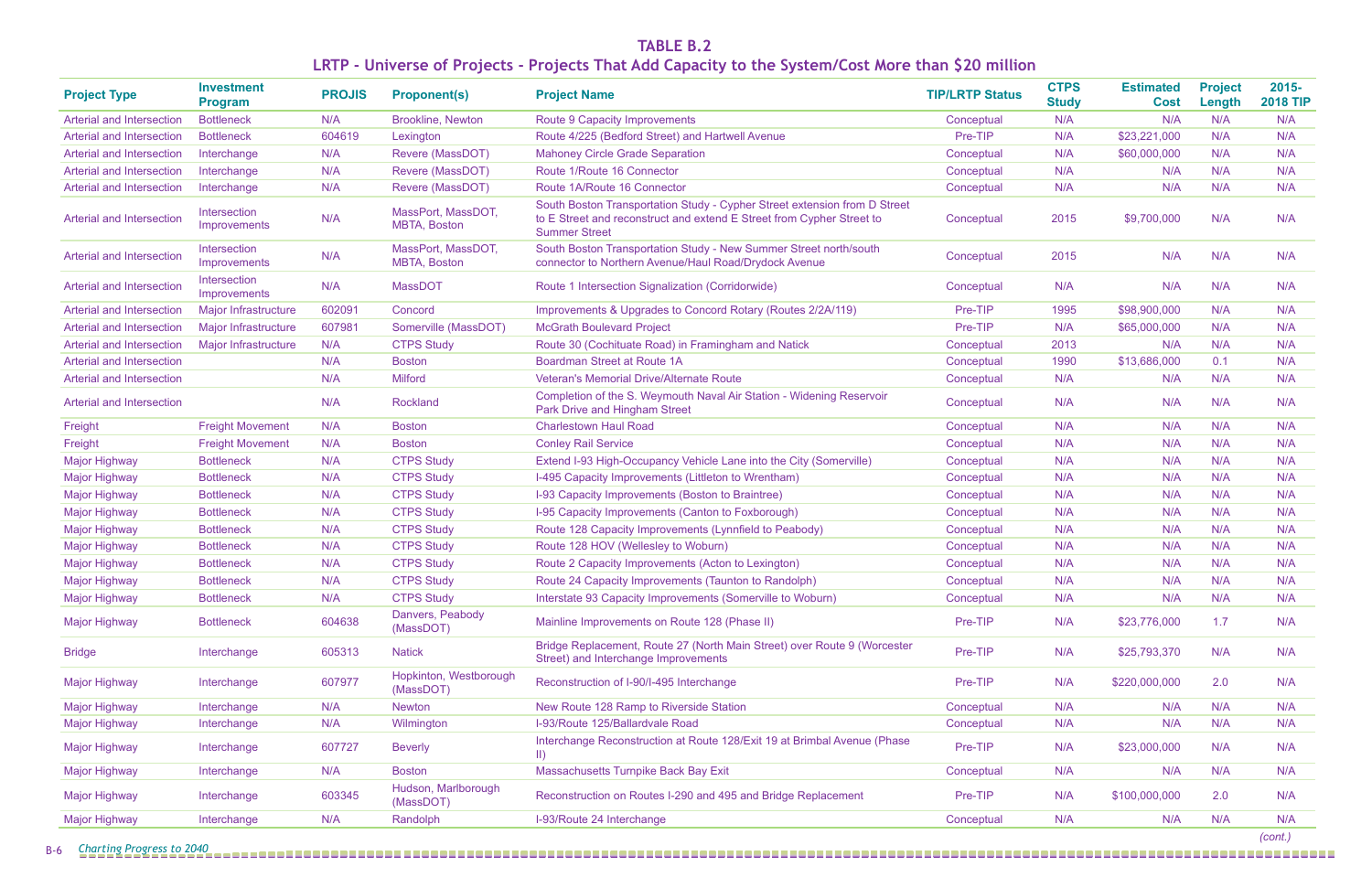| <b>Project Type</b>  | <b>Investment</b><br><b>Program</b> | <b>PROJIS</b> | <b>Proponent(s)</b>                       | <b>Project Name</b>                                                                                                       | <b>TIP/LRTP Status</b> | <b>CTPS</b><br><b>Study</b> | <b>Estimated</b><br><b>Cost</b>                               | <b>Project</b><br>Length               | 2015-<br><b>2018 TIP</b> |
|----------------------|-------------------------------------|---------------|-------------------------------------------|---------------------------------------------------------------------------------------------------------------------------|------------------------|-----------------------------|---------------------------------------------------------------|----------------------------------------|--------------------------|
| <b>Major Highway</b> | Interchange                         | 601513        | Saugus (MassDOT)                          | Interchange Reconstruction at Walnut Street & Route 1 (Phase II)                                                          | Pre-TIP                | N/A                         | \$18,612,130                                                  | 1.2                                    | N/A                      |
| <b>Major Highway</b> | Interchange                         | 607701        | Southborough,<br>Westborough (MassDOT)    | Improvements on Route 9 at I-495 Interchange, from Computer Drive/<br>Research Drive to Route 9/Crystal Road Intersection | Pre-TIP                | N/A                         | \$25,000,000                                                  | 4.4                                    | N/A                      |
| <b>Major Highway</b> | Interchange                         |               | Boston (MassDOT)                          | Allston Interstate 90 Massachusetts Turnpike Interchange Improvement<br>Program                                           | Pre-TIP                |                             | \$260,000,000                                                 |                                        |                          |
| <b>Major Highway</b> | <b>Bridge</b>                       |               | <b>Boston</b>                             | South Boston Transportation Study - Northern Avenue Bridge reconstruction                                                 | Conceptual             |                             | N/A                                                           |                                        |                          |
| Major Highway        | <b>Major Infrastructure</b>         | 608128        | <b>MassDOT</b>                            | Boston-Southeast Expressway Modification (Southampton Interchange)                                                        | Conceptual             | N/A                         | \$143,750,000                                                 |                                        | N/A                      |
| <b>Major Highway</b> | Major Infrastructure                | N/A           | <b>MassDOT</b>                            | Route 3 South Express Toll Lanes                                                                                          | Conceptual             | N/A                         | \$800,000,000                                                 |                                        | N/A                      |
| <b>Transit</b>       | <b>Transit Capacity</b>             | N/A           | <b>CTPS Study</b>                         | <b>Build New Busways to Alewife Station (Cambridge)</b>                                                                   | Conceptual             | N/A                         | N/A                                                           | N/A                                    | N/A                      |
| <b>Transit</b>       | <b>Transit Capacity</b>             | N/A           | <b>CTPS Study</b>                         | Construction of new commuter rail stations in Milford and/or Hopedale on<br>the Franklin Line                             | Conceptual             | 2012                        | \$126-150<br>million (capital)<br>$$3.1 - 4.3$<br>(operating) | N/A                                    | N/A                      |
| <b>Transit</b>       | <b>Transit Capacity</b>             | N/A           | MassDOT/MBTA                              | <b>South Station Expansion Project</b>                                                                                    | Conceptual             | N/A                         | N/A                                                           | N/A                                    | N/A                      |
| <b>Transit</b>       | <b>Transit Capacity</b>             | N/A           | MassDOT/MBTA                              | New Worcester Line Commuter Rail Station in Allston (West Station)                                                        | Conceptual             | N/A                         | \$200,000,000                                                 | N/A                                    | N/A                      |
| <b>Transit</b>       | <b>Transit Capacity</b>             | N/A           | MassPort, MassDOT,<br><b>MBTA</b>         | T Under D (South Boston)                                                                                                  | Conceptual             | N/A                         | N/A                                                           | N/A                                    | N/A                      |
| <b>Transit</b>       | <b>Transit Capacity</b>             | N/A           | MassPort, MassDOT,<br>MBTA, Boston        | South Boston Transportation Study - Extension of Silver Line to Dudley<br>Square                                          | Conceptual             | 2015                        | N/A                                                           | N/A                                    |                          |
| <b>Transit</b>       | <b>Transit Capacity</b>             | N/A           | <b>Private - New Balance</b>              | <b>Brighton Landing Commuter Rail Station</b>                                                                             | Pre-TIP                |                             | \$25,000,000                                                  | N/A                                    |                          |
| <b>Transit</b>       | <b>Transit Capacity</b>             | N/A           | MassDOT/MBTA                              | <b>Maintenance Facilities</b>                                                                                             | Conceptual             | N/A                         | N/A                                                           | N/A                                    | N/A                      |
| <b>Transit</b>       | <b>Transit Capacity</b>             | N/A           | MassDOT/MBTA                              | Orient Heights Maintenance Facility Renovation Phase III                                                                  | Conceptual             | N/A                         | N/A                                                           | N/A                                    | N/A                      |
| <b>Transit</b>       | <b>Transit Capacity</b>             | N/A           | Waltham                                   | Fitchburg Commuter Rail - Multi-Modal Transit Center                                                                      |                        | N/A                         | N/A                                                           | N/A                                    | N/A                      |
| <b>Transit</b>       | <b>Transit Extension</b>            | N/A           | MassDOT/MBTA                              | Urban Rail Service (DMU or EMU) "A" - Riverside to South Station via<br><b>Worcester CR ROW</b>                           | Conceptual             | N/A                         | N/A                                                           | N/A                                    | N/A                      |
| <b>Transit</b>       | <b>Transit Extension</b>            | N/A           | MassDOT/MBTA                              | Urban Rail Service (DMU or EMU) "B" - Allston to North Station via Grand<br>Junction ROW thru Cambridge                   | Conceptual             | N/A                         | N/A                                                           | N/A                                    | N/A                      |
| <b>Transit</b>       | <b>Transit Extension</b>            | N/A           | MassDOT/MBTA                              | Urban Rail Service (DMU or EMU) "C" - Back Bay to the Convention Center<br>(BCEC) via Worcester CR ROW                    | Conceptual             | N/A                         | N/A                                                           | N/A                                    | N/A                      |
| <b>Transit</b>       | <b>Transit Extension</b>            | N/A           | MassDOT/MBTA                              | Urban Rail Service (DMU or EMU) "D" - Route 128 Station to South Station<br>via Fairmount CR ROW                          | Conceptual             | N/A                         | N/A                                                           | N/A                                    | N/A                      |
| <b>Transit</b>       | <b>Transit Extension</b>            | N/A           | MassDOT/MBTA                              | Urban Rail Service (DMU or EMU) "E" - Lynn to North Station via<br>Newburyport/Rockport CR ROW                            | Conceptual             | N/A                         | N/A                                                           | N/A                                    | N/A                      |
| <b>Transit</b>       | <b>Transit Extension</b>            | N/A           | MassDOT/MBTA                              | Urban Rail Service (DMU or EMU) "F" - Anderson/Woburn to North Station<br>via Lowell CR ROW                               | Conceptual             | N/A                         | N/A                                                           | N/A                                    | N/A                      |
| <b>Transit</b>       | <b>Transit Extension</b>            | N/A           | MassDOT/MBTA                              | Operate Weekday Commuter Rail Service to Foxboro                                                                          | Conceptual             | N/A                         | N/A                                                           | N/A                                    | N/A                      |
| <b>Transit</b>       | <b>Transit Extension</b>            | N/A           | <b>MVPC</b>                               | <b>Bus on Shoulder</b>                                                                                                    | Conceptual             | 2014                        | N/A                                                           |                                        | N/A                      |
| <b>Transit</b>       | <b>Transit Extension</b>            | N/A           | <b>Public Input</b>                       | <b>Improved Cross-Town or Circumferential Transit</b>                                                                     | Conceptual             | N/A                         | N/A                                                           | N/A                                    | N/A                      |
| <b>Transit</b>       | <b>Transit Extension</b>            | N/A           | <b>Public Input</b>                       | Improved connections between North and South Station                                                                      | Conceptual             | N/A                         | N/A                                                           | N/A                                    | N/A                      |
| <b>Transit</b>       | <b>Transit Modernization</b>        | N/A           | <b>Natick</b>                             | Natick Center MBTA Commuter Rail Station Upgrades                                                                         | Conceptual             | N/A                         | N/A                                                           | N/A                                    | N/A                      |
| <b>Transit</b>       | <b>Transit Modernization</b>        | N/A           | Quincy                                    | <b>Quincy Center Multimodal MBTA Station</b>                                                                              | Conceptual             | N/A                         | N/A                                                           | N/A                                    | N/A                      |
| <b>Transit</b>       | N/A                                 | N/A           | MassDOT/MBTA                              | <b>Improved Inner Harbor Ferry</b>                                                                                        | Conceptual             | N/A                         | N/A                                                           | N/A                                    | N/A                      |
| <b>Transit</b>       | N/A                                 | N/A           | MassDOT/MBTA                              | Improved Ferry Service from South Shore Communities to Boston                                                             | Conceptual             | N/A                         | N/A                                                           | N/A                                    | N/A                      |
| <b>Transit</b>       | <b>Ferry Service</b>                | N/A           | MassPort, MassDOT,<br><b>MBTA, Boston</b> | South Boston Transportation Study - New or expanded ferry service and<br>water transportation infrastructure              | Conceptual             | 2015                        | N/A                                                           | N/A                                    |                          |
| <b>Transit</b>       | <b>Ferry Service</b>                | N/A           | <b>Winn Resort/ Revere</b>                | Water transportation vessels and dock facilities                                                                          | Conceptual             |                             | N/A                                                           | N/A<br><del>Universe of Projects</del> |                          |

### **TABLE B.2 (Cont.)**

# **LRTP - Universe of Projects - Projects That Add Capacity to the System/Cost More than \$20 million**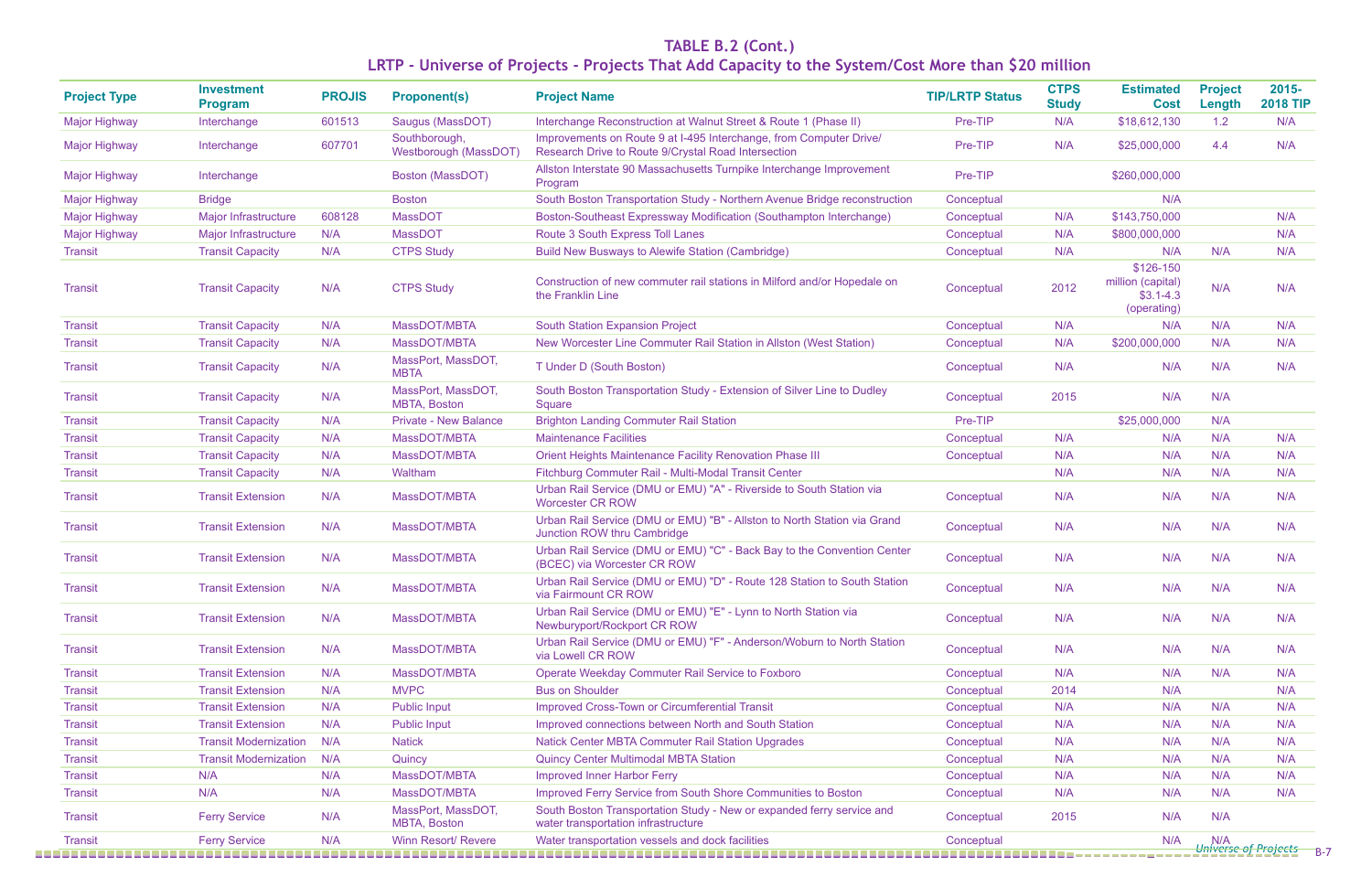**TABLE B.3** 

# **LRTP - Universe of Projects - Projects That Do Not Add Capacity to the System/Cost Under \$20 million**

| <b>Project Type</b>              | <b>Investment Program</b> | <b>PROJIS</b> | <b>Proponent(s)</b> | <b>Project Name</b>                                                                                                              | <b>TIP/LRTP</b><br><b>Status</b> | <b>CTPS</b><br><b>Study</b> | <b>Estimated Cost</b> | <b>Project</b><br>Length | 2015-<br><b>2018 TIP</b> |
|----------------------------------|---------------------------|---------------|---------------------|----------------------------------------------------------------------------------------------------------------------------------|----------------------------------|-----------------------------|-----------------------|--------------------------|--------------------------|
| <b>Arterial and Intersection</b> | <b>Complete Streets</b>   | 604123        | Ashland             | Reconstruction on Route 126 (Pond Street), from the Framingham T.L. to the<br>Holliston T.L.                                     | Pre-TIP                          | N/A                         | \$13,277,000          | 1.7                      | N/A                      |
| <b>Arterial and Intersection</b> | <b>Complete Streets</b>   | 606453        | <b>Boston</b>       | Improvements on Boylston Street, from Intersection of Brookline Avenue & Park<br><b>Drive to Ipswich Street</b>                  | Pre-TIP                          | N/A                         | \$6,555,000           | 0.6                      | N/A                      |
| <b>Arterial and Intersection</b> | <b>Complete Streets</b>   | 601274        | <b>Boston</b>       | Reconstruction of Tremont Street, from Court Street to Boylston Street                                                           | Pre-TIP                          | N/A                         | \$2,681,260           | 0.6                      | N/A                      |
| Arterial and Intersection        | <b>Complete Streets</b>   | N/A           | Chelsea             | Reconstruction of Beacham and Williams Street, from Spruce Street to the Everett<br><b>City Line</b>                             | Conceptual                       | N/A                         | N/A                   | 0.5                      | N/A                      |
| <b>Arterial and Intersection</b> | <b>Complete Streets</b>   | 608007        | Cohasset            | Corridor Improvements and Related Work on Justice Cushing Highway (Route 3A),<br>from Beechwood Street to the Scituate Town Line | Pre-TIP                          | 2013                        | \$4,000,200           | 0.8                      | N/A                      |
| <b>Arterial and Intersection</b> | <b>Complete Streets</b>   | 606896        | <b>CTPS Study</b>   | Route 203 (Gallivan Street in Boston)                                                                                            | Conceptual                       | 2012                        | \$11,500,000          | N/A                      | N/A                      |
| Arterial and Intersection        | <b>Complete Streets</b>   | 606897        | <b>CTPS Study</b>   | Route 203 (Morton Street in Boston)                                                                                              | Conceptual                       | 2012                        | \$11,500,000          | N/A                      | N/A                      |
| <b>Arterial and Intersection</b> | <b>Complete Streets</b>   | N/A           | <b>CTPS Study</b>   | Route 114 in Danvers                                                                                                             | Conceptual                       | 2012                        | N/A                   |                          | N/A                      |
| <b>Arterial and Intersection</b> | <b>Complete Streets</b>   | N/A           | <b>CTPS Study</b>   | Reading - Main Street (Route 28) from South Street to Washington Street                                                          | Conceptual                       | 2013                        | N/A                   | N/A                      | N/A                      |
| <b>Arterial and Intersection</b> | <b>Complete Streets</b>   | 602310        | <b>Danvers</b>      | Reconstruction on Collins Street, from Sylvan Street to Centre & Holten Streets                                                  | Pre-TIP                          | N/A                         | \$7,300,000           | 0.9                      | N/A                      |
| <b>Arterial and Intersection</b> | <b>Complete Streets</b>   | N/A           | Everett             | <b>Beacham Street</b>                                                                                                            | Conceptual                       | N/A                         | N/A                   |                          | N/A                      |
| <b>Arterial and Intersection</b> | <b>Complete Streets</b>   | 607652        | <b>Everett</b>      | Reconstruction of Ferry Street, South Ferry Street and a Portion of Elm Street                                                   | Pre-TIP                          | 2013                        | \$6,440,000           | 1.6                      | N/A                      |
| <b>Arterial and Intersection</b> | <b>Complete Streets</b>   | 601359        | Franklin            | Reconstruction of Pleasant Street, from Main Street to Chestnut Street                                                           | Pre-TIP                          | N/A                         | \$5,378,680           | 2.4                      | N/A                      |
| Arterial and Intersection        | <b>Complete Streets</b>   | 604377        | Gloucester          | <b>Washington Street And Railroad Avenue</b>                                                                                     | Pre-TIP                          | N/A                         | \$4,600,000           | 1.3                      | N/A                      |
| <b>Arterial and Intersection</b> | <b>Complete Streets</b>   | 607309        | Hingham             | Reconstruction and Related Work on Derby Street from Pond Park Road to<br><b>Cushing Street</b>                                  | Pre-TIP                          | N/A                         | \$3,840,661           | 0.8                      | N/A                      |
| <b>Arterial and Intersection</b> | <b>Complete Streets</b>   | 606501        | <b>Holbrook</b>     | Reconstruction of Union Street (Route 139), from Linfield Street to Centre Street/<br><b>Water Street</b>                        | Pre-TIP                          | N/A                         | \$2,471,136           | 0.9                      | N/A                      |
| Arterial and Intersection        | <b>Complete Streets</b>   | 606043        | Hopkinton           | Signal & Intersection Improvements on Route 135                                                                                  | Pre-TIP                          | N/A                         | \$7,235,377           | 0.8                      | N/A                      |
| <b>Arterial and Intersection</b> | <b>Complete Streets</b>   | 601607        | Hull                | Reconstruction of Atlantic Avenue and Related Work, from Nantasket Avenue to<br><b>Cohasset Town Line</b>                        | Pre-TIP                          | N/A                         | \$5,175,277           | 1.3                      | N/A                      |
| <b>Arterial and Intersection</b> | <b>Complete Streets</b>   | 607409        | Lexington           | Reconstruction on Massachusetts Avenue, from Marrett Road to Pleasant Street                                                     | Pre-TIP                          | 2008                        | \$4,899,166           | 0.7                      | N/A                      |
| <b>Arterial and Intersection</b> | <b>Complete Streets</b>   | 602077        | Lynn                | Reconstruction on Route 129 (Lynnfield Street), from Great Woods Road to Wyoma<br>Square                                         | Pre-TIP                          | N/A                         | \$3,457,578           | 1.0                      | N/A                      |
| <b>Arterial and Intersection</b> | <b>Complete Streets</b>   | 604810        | Marlborough         | Route 85                                                                                                                         | TIP - 2016                       | N/A                         | \$5,144,104           | 1.1                      | X.                       |
| <b>Arterial and Intersection</b> | <b>Complete Streets</b>   | 607428        | <b>Milford</b>      | Resurfacing & Intersection Improvements on Route 16 (Main Street), from Water<br>Street to the Hopedale T.L.                     | Pre-TIP                          | N/A                         | \$5,417,832           | 0.6                      | N/A                      |
| <b>Arterial and Intersection</b> | <b>Complete Streets</b>   | 608045        | <b>Milford</b>      | Rehabilitation on Route 16, from Route 109 to Beaver Street                                                                      | Pre-TIP                          | N/A                         | \$2,700,000           | 0.6                      | N/A                      |
| <b>Arterial and Intersection</b> | <b>Complete Streets</b>   | 604206        | Milton              | Rehabilitation of Central Avenue, from Brook Road to Eliot Street                                                                | Pre-TIP                          | N/A                         | \$2,535,886           | 0.9                      | N/A                      |
| Arterial and Intersection        | <b>Complete Streets</b>   | 605034        | <b>Natick</b>       | Reconstruction of Route 27 (North Main Street), from North Avenue to the Wayland<br><b>Town Line</b>                             | Pre-TIP                          | N/A                         | \$13,090,726          | 2.2                      | N/A                      |
| <b>Arterial and Intersection</b> | <b>Complete Streets</b>   | 601704        | <b>Newton</b>       | Reconstruction & Signal Improvements on Walnut Street, from Homer Street to<br>Route 9                                           | Pre-TIP                          | N/A                         | \$4,648,360           | 1.3                      | N/A                      |
| Arterial and Intersection        | <b>Complete Streets</b>   | 600932        | <b>Newton</b>       | Reconstruction on Route 30 (Commonwealth Avenue), from Weston Town Line to<br><b>Auburn Street</b>                               | Pre-TIP                          | N/A                         | \$2,208,000           | 1.2                      | N/A                      |
| <b>Arterial and Intersection</b> | <b>Complete Streets</b>   | N/A           | <b>CTPS Study</b>   | Washington Street - Chestnut Street to Church Street                                                                             | Conceptual                       | 2015                        | \$15,000,000          | 2.0                      | N/A                      |
| <b>Arterial and Intersection</b> | <b>Complete Streets</b>   | 605708        | Sharon              | Signal and Intersection Improvements on South Main Street                                                                        | Pre-TIP                          | N/A                         | \$2,984,345           | 0.8                      | N/A                      |
| <b>Arterial and Intersection</b> | <b>Complete Streets</b>   | 604989        | Southborough        | Route 30                                                                                                                         | TIP - 2017                       | N/A                         | \$6,345,000           |                          | N/A                      |
| <b>Arterial and Intersection</b> | <b>Complete Streets</b>   | 602261        | Walpole (MassDOT)   | Reconstruction of Route 1A (Main Street), from the Norwood Town Line to Route 27                                                 | Pre-TIP                          | N/A                         | \$15,886,000          | 2.1                      | N/A                      |
| <b>Arterial and Intersection</b> | <b>Complete Streets</b>   | 600671        | Walpole (MassDOT)   | Reconstruction of Route 1A, from Common Street to the Norfolk Town Line                                                          | Pre-TIP                          | N/A                         | \$15,000,000          | 1.9                      | N/A                      |
| <b>Arterial and Intersection</b> | <b>Complete Streets</b>   | 607777        | Watertown           | Rehabilitation of Mount Auburn Street (Route 16)                                                                                 | Pre-TIP                          | N/A                         | \$12,233,125          | 1.8                      | N/A                      |
| B-8 Charting Progress to 2040    |                           |               |                     |                                                                                                                                  |                                  |                             |                       |                          | (cont.)                  |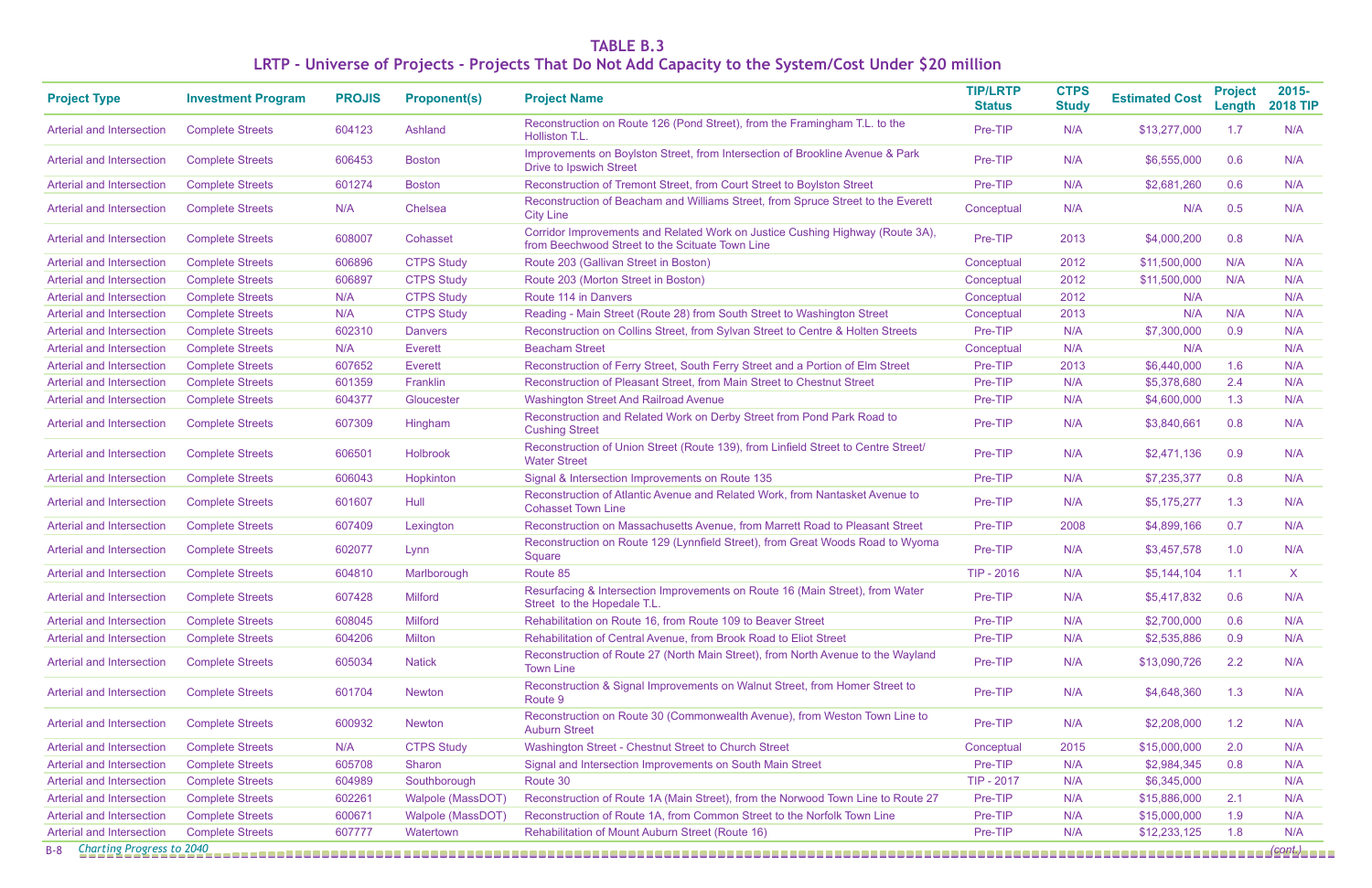B-9 *Universe of Projects*

| <b>Project Type</b>              | <b>Investment Program</b>        | <b>PROJIS</b> | <b>Proponent(s)</b>       | <b>Project Name</b>                                                                                                                   | <b>TIP/LRTP</b><br><b>Status</b> | <b>CTPS</b><br><b>Study</b> | <b>Estimated Cost</b>    | <b>Project</b><br>Length | $2015 -$<br><b>2018 TIP</b> |
|----------------------------------|----------------------------------|---------------|---------------------------|---------------------------------------------------------------------------------------------------------------------------------------|----------------------------------|-----------------------------|--------------------------|--------------------------|-----------------------------|
| <b>Arterial and Intersection</b> | <b>Complete Streets</b>          | 608051        | Wilmington                | Reconstruction on Route 38 (Main Street), from Route 62 to the Woburn City Line                                                       | Pre-TIP                          | N/A                         | \$9,108,000              | 2.1                      | N/A                         |
| <b>Arterial and Intersection</b> | <b>Complete Streets</b>          | 607244        | Winthrop                  | Reconstruction and Related Work along Winthrop Street and Revere Street<br>Corridor                                                   | Pre-TIP                          | N/A                         | \$5,040,000              | 1.8                      | N/A                         |
| <b>Arterial and Intersection</b> | <b>Complete Streets</b>          | 607340        | Wellesley                 | <b>Route 9 Corridor Reconstruction</b>                                                                                                | Pre-TIP                          |                             | \$16,462,400             | 4.8                      |                             |
| <b>Arterial and Intersection</b> | <b>Complete Streets</b>          | 604745        | Wrentham                  | Reconstruction of Taunton Street (Route 152)                                                                                          | Pre-TIP                          | N/A                         | \$3,945,871              | 0.9                      | N/A                         |
| Arterial and Intersection        | <b>Intersection Improvements</b> | 607748        | Acton                     | Intersection and Signal Improvements on State Route 2 and State Route 111<br>(Massachusetts Avenue) at Piper Road and Taylor Road     | Pre-TIP                          | N/A                         | \$520,000                | 0.1                      | N/A                         |
| Arterial and Intersection        | Intersection Improvements        | N/A           | Ashland                   | Intersection Improvements at Frankland Road and West Union Street (Route 135)                                                         | Conceptual                       | N/A                         | N/A                      | 0.1                      | N/A                         |
| <b>Arterial and Intersection</b> | <b>Intersection Improvements</b> | 606117        | <b>Boston</b>             | <b>Traffic Signal Improvements at 11 Locations</b>                                                                                    | Pre-TIP                          | N/A                         | \$3,036,200              | 0.6                      | N/A                         |
| <b>Arterial and Intersection</b> | Intersection Improvements        | 605110        | <b>Brookline</b>          | Intersection and Signal Improvements at Route 9 & Village Square (Gateway East)                                                       | TIP                              | N/A                         | \$5,070,387              |                          | N/A                         |
| <b>Arterial and Intersection</b> | Intersection Improvements        | N/A           | Winn Resort/<br>Cambridge | Intersection Improvements at Land Boulevard/O'Brien Highway                                                                           | Conceptual                       |                             | N/A                      |                          |                             |
| <b>Arterial and Intersection</b> | <b>Intersection Improvements</b> | N/A           | <b>CTPS Study</b>         | Franklin/West Street, Braintree Intersection improvements                                                                             | Conceptual                       | 2013                        | N/A                      | N/A                      | X                           |
| <b>Arterial and Intersection</b> | <b>Intersection Improvements</b> | N/A           | <b>CTPS Study</b>         | Marshfield - Careswell Street (Route 139) and Webster Street Intersection                                                             | Conceptual                       | 2012                        | N/A                      | N/A                      | N/A                         |
| <b>Arterial and Intersection</b> | <b>Intersection Improvements</b> | N/A           | <b>CTPS Study</b>         | Milford - Route 140 at South Main Street                                                                                              | Conceptual                       | 2013                        |                          | N/A                      | N/A                         |
| <b>Arterial and Intersection</b> | <b>Intersection Improvements</b> | N/A           | <b>CTPS Study</b>         | Reconstruct Intersection at Southern Artery (Route 3A) at Sea Street/Coddington<br>Street and at McGrath Highway/Field Street, Quincy | Conceptual                       | 2012                        | \$750,000-<br>1,0000,000 | N/A                      | N/A                         |
| <b>Arterial and Intersection</b> | <b>Intersection Improvements</b> | N/A           | <b>CTPS Study</b>         | Revere - Crescent Avenue and Winthrop Avenue Intersection                                                                             | Conceptual                       | 2012                        | N/A                      | N/A                      | N/A                         |
| Arterial and Intersection        | Intersection Improvements        | N/A           | <b>CTPS Study</b>         | Revere - Safety Improvements for Pedestrians at Park Avenue and Dale Street<br>Intersection                                           | Conceptual                       | 2013                        | N/A                      | N/A                      | N/A                         |
| Arterial and Intersection        | Intersection Improvements        | N/A           | <b>CTPS Study</b>         | Intersection Improvements Turnpike Road (Route 9) at Central Street/Oak Hill<br>Road in Southborough                                  | Conceptual                       | 2012                        | N/A                      | N/A                      | N/A                         |
| Arterial and Intersection        | Intersection Improvements        | 606002        | <b>Duxbury</b>            | Signal Installation at Route 3 (NB & SB) Ramps & Route 3A (Tremont St)                                                                | Pre-TIP                          | N/A                         | \$2,400,000              | 0.5                      | N/A                         |
| <b>Arterial and Intersection</b> | <b>Intersection Improvements</b> | N/A           | Duxbury                   | Intersection Improvements at Route 3A and Route 139                                                                                   | Conceptual                       | N/A                         | N/A                      | 0.1                      | N/A                         |
| Arterial and Intersection        | Intersection Improvements        | 605168        | Hingham                   | Intersection Improvements at Route 3A/Summer Street Rotary                                                                            | Pre-TIP                          | N/A                         | \$1,780,644              | 0.1                      | N/A                         |
| <b>Arterial and Intersection</b> | <b>Intersection Improvements</b> | 600518        | Hingham (MassDOT)         | Intersection Improvements at Derby Street, Whiting Street (Route 53) and Gardner<br><b>Street</b>                                     | Pre-TIP                          | 2003                        | \$2,827,048              | 0.4                      | N/A                         |
| Arterial and Intersection        | <b>Intersection Improvements</b> | 607255        | Holbrook                  | Intersection improvements and related work at Weymouth Street/Pine Street/<br><b>Sycamore Street</b>                                  | Pre-TIP                          | 2011                        | \$1,016,544              |                          | N/A                         |
| <b>Arterial and Intersection</b> | Intersection Improvements        | N/A           | Holbrook                  | Intersection Improvements at South Franklin Street and King Road                                                                      | Conceptual                       | N/A                         | N/A                      | 0.1                      | N/A                         |
| <b>Arterial and Intersection</b> | <b>Intersection Improvements</b> | N/A           | Hudson                    | Intersection Improvements at Lincoln Street and Cox Street and Packard Street                                                         | Conceptual                       | 2011                        | N/A                      | 0.1                      | N/A                         |
| <b>Arterial and Intersection</b> | <b>Intersection Improvements</b> | N/A           | Hudson                    | Upgrades to the Route 85 and Route 62 Rotary                                                                                          | Conceptual                       | N/A                         | N/A                      | 0.1                      | N/A                         |
| <b>Arterial and Intersection</b> | <b>Intersection Improvements</b> | N/A           | Lynn                      | Intersection Improvements at Boston Street and Hamilton Street                                                                        | Conceptual                       | N/A                         | N/A                      | 0.1                      | N/A                         |
| Arterial and Intersection        | Intersection Improvements        | N/A           | Lynn                      | Intersection Improvements at Route 1A Lynnway and Blossom Street                                                                      | Conceptual                       | N/A                         | N/A                      | 0.1                      | N/A                         |
| <b>Arterial and Intersection</b> | <b>Intersection Improvements</b> | N/A           | Lynn                      | Intersection Improvements at Route 1A Lynnway and Market Street                                                                       | Conceptual                       | N/A                         | N/A                      | 0.1                      | N/A                         |
| Arterial and Intersection        | Intersection Improvements        | 604231        | Marlborough               | Intersection & Signal Improvements on Route 20 (East Main Street/Boston Post<br>Road) at Concord Road                                 | Pre-TIP                          | N/A                         | \$1,706,600              | 0.2                      | N/A                         |
| <b>Arterial and Intersection</b> | <b>Intersection Improvements</b> | N/A           | <b>MassDOT</b>            | Route 1 Intersection Signalization (Corridorwide)                                                                                     | Conceptual                       | N/A                         | N/A                      | N/A                      | N/A                         |
| <b>Arterial and Intersection</b> | Intersection Improvements        | N/A           | <b>Medfield</b>           | Intersection Improvements at Route 109 and Hartford Street                                                                            | Conceptual                       | N/A                         | N/A                      | 0.1                      | N/A                         |
| <b>Arterial and Intersection</b> | <b>Intersection Improvements</b> | N/A           | Milton                    | Intersection Improvements at Blue Hills Parkway and Brook Road                                                                        | Conceptual                       | N/A                         | N/A                      | 0.1                      | N/A                         |
| <b>Arterial and Intersection</b> | Intersection Improvements        | 605857        | Norwood                   | Intersection Improvements at Route 1 & University Avenue/Everett Street                                                               | Pre-TIP                          | 1999                        | \$3,780,000              | 0.2                      | N/A                         |
| <b>Arterial and Intersection</b> | <b>Intersection Improvements</b> | 606130        | Norwood                   | Intersection Improvements at Route 1A & Upland Road/Washington Street &<br><b>Prospect Street/Fulton Street</b>                       | Pre-TIP                          | N/A                         | \$3,275,390              | 0.2                      | N/A                         |
| <b>Arterial and Intersection</b> | Intersection Improvements        | N/A           | Peabody                   | Signalize Intersection of Central Street and Tremont Street                                                                           | Conceptual                       | N/A                         | N/A                      | 0.1                      | N/A                         |
|                                  |                                  |               |                           |                                                                                                                                       |                                  |                             |                          | Universe of Projects     | (cont.)                     |

# **TABLE B.3 (Cont.)**

# **LRTP - Universe of Projects - Projects That Do Not Add Capacity to the System/Cost Under \$20 million**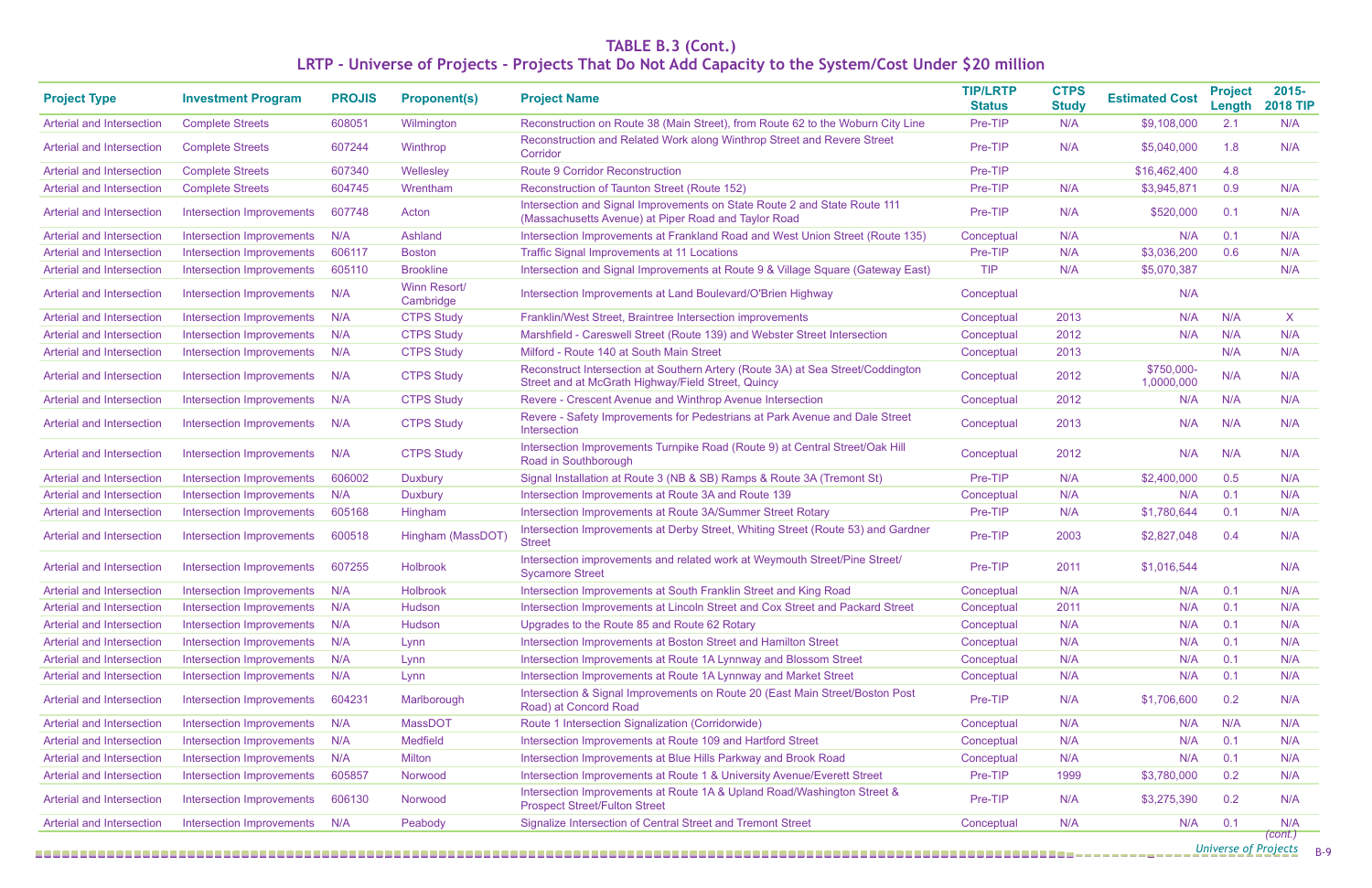**TABLE B.3 (cont.) LRTP - Universe of Projects - Projects That Do Not Add Capacity to the System/Cost Under \$20 million**

| <b>Project Type</b>              | <b>Investment Program</b>        | <b>PROJIS</b> | <b>Proponent(s)</b>        | <b>Project Name</b>                                                                                                                                                                                                                                           | <b>TIP/LRTP</b><br><b>Status</b> | <b>CTPS</b><br><b>Study</b> | <b>Estimated Cost</b> | <b>Project</b><br>Length | 2015-<br><b>2018 TIP</b> |
|----------------------------------|----------------------------------|---------------|----------------------------|---------------------------------------------------------------------------------------------------------------------------------------------------------------------------------------------------------------------------------------------------------------|----------------------------------|-----------------------------|-----------------------|--------------------------|--------------------------|
| <b>Arterial and Intersection</b> | <b>Intersection Improvements</b> | N/A           | Randolph                   | Route 28 (N. Main Street) and Liberty Street Intersections                                                                                                                                                                                                    | Conceptual                       | N/A                         | N/A                   | 0.1                      | N/A                      |
| <b>Arterial and Intersection</b> | <b>Intersection Improvements</b> | N/A           | Randolph                   | Route 28 (N. Main Street) and West Street Intersection                                                                                                                                                                                                        | Conceptual                       | N/A                         | N/A                   | 0.1                      | N/A                      |
| <b>Arterial and Intersection</b> | <b>Intersection Improvements</b> | N/A           | Somerville                 | Intersection Improvements at Cross Street and Pearl Street                                                                                                                                                                                                    | Conceptual                       | N/A                         | N/A                   | 0.1                      | N/A                      |
| <b>Arterial and Intersection</b> | <b>Intersection Improvements</b> | N/A           | Somerville                 | Intersection Improvements at Powderhouse Boulevard and Packard Avenue                                                                                                                                                                                         | Conceptual                       | N/A                         | N/A                   | 0.1                      | N/A                      |
| <b>Arterial and Intersection</b> | <b>Intersection Improvements</b> | N/A           | Winn Resort/<br>Somerville | Intersection Improvements at (1) I-93 SB Off-Ramp/I-93 NB On-Ramp/Mystic<br>Avenue (2) I-93 Off-Ramp/McGrath Highway (3) Mystic Avenue/McGrath Highway<br>(4) Mystic Avenue/I-93 SB On-Ramp (5) Broadway/McGrath Highway (6) Mystic<br>Avenue/I-93 NB On-Ramp | Conceptual                       |                             | N/A                   |                          |                          |
| <b>Arterial and Intersection</b> | <b>Intersection Improvements</b> | 607249        | Sudbury                    | Intersection Improvements at Route 20 and Landham Road                                                                                                                                                                                                        | Pre-TIP                          | 2010                        | \$1,980,000           | 0.1                      | N/A                      |
| <b>Arterial and Intersection</b> | <b>Intersection Improvements</b> | N/A           | Sudbury                    | Intersection Improvements at Route 20 and Horsepond Road                                                                                                                                                                                                      | Conceptual                       | N/A                         | N/A                   | 0.1                      | N/A                      |
| Arterial and Intersection        | <b>Intersection Improvements</b> | N/A           | Sudbury                    | Intersection Improvements at Route 20 and Wayside Inn Road                                                                                                                                                                                                    | Conceptual                       | N/A                         | N/A                   | 0.1                      | N/A                      |
| <b>Arterial and Intersection</b> | <b>Intersection Improvements</b> | N/A           | Waltham                    | Intersection Improvements at Lexington Street and Glen Meadow                                                                                                                                                                                                 | Conceptual                       | N/A                         | N/A                   | 0.1                      | N/A                      |
| <b>Arterial and Intersection</b> | Intersection Improvements        | N/A           | Waltham                    | Intersection Improvements at Moody Street and Maple Street and High Street                                                                                                                                                                                    | Conceptual                       | N/A                         | N/A                   | 0.2                      | N/A                      |
| <b>Arterial and Intersection</b> | <b>Intersection Improvements</b> | N/A           | Waltham                    | Intersection Improvements at Totten Pond Road and Lexington Street and Bacon<br><b>Street</b>                                                                                                                                                                 | Conceptual                       | N/A                         | N/A                   | 0.5                      | N/A                      |
| <b>Arterial and Intersection</b> | <b>Intersection Improvements</b> | N/A           | Waltham                    | Intersection Improvements at Trapelo Road and Forest Street                                                                                                                                                                                                   | Conceptual                       | N/A                         | N/A                   | 0.1                      | N/A                      |
| <b>Arterial and Intersection</b> | <b>Intersection Improvements</b> | 601579        | Wayland                    | Signal and intersection improvements at Route 27 (Main Street) and Route 30<br>(Commonwealth Road)                                                                                                                                                            | <b>TIP</b>                       | 2008                        | \$2,479,451           | N/A                      | N/A                      |
| <b>Arterial and Intersection</b> | <b>Intersection Improvements</b> | 605721        | Weymouth                   | Intersection Improvements at Middle Street, Libbey Industrial Parkway and Tara<br><b>Drive</b>                                                                                                                                                                | Pre-TIP                          | 2003                        | \$937,326             | 0.1                      | N/A                      |
| <b>Arterial and Intersection</b> | <b>Intersection Improvements</b> | N/A           | Wilmington                 | Intersection Improvements at Salem Street (Route 62) and Middlesex Avenue and<br><b>High Street</b>                                                                                                                                                           | Conceptual                       | N/A                         | N/A                   | 0.1                      | N/A                      |
| <b>Arterial and Intersection</b> | <b>Intersection Improvements</b> | 608067        | Woburn                     | Intersection Reconstruction at Route 3 and Bedford Road and South Bedford Street                                                                                                                                                                              | Pre-TIP                          | N/A                         | \$1,440,000           | N/A                      | N/A                      |
| <b>Arterial and Intersection</b> | N/A                              | N/A           | Arlington                  | Reconstruct Massachusetts Avenue (Phase 2), from Pond Lane to Water Street                                                                                                                                                                                    | Conceptual                       | N/A                         | N/A                   | 0.3                      | N/A                      |
| <b>Arterial and Intersection</b> | N/A                              | N/A           | <b>Bedford</b>             | Reconstruct South Road, from Washington Street (Elm Brook) to Summer Street                                                                                                                                                                                   | Conceptual                       | N/A                         | N/A                   | 0.9                      | N/A                      |
| Arterial and Intersection        | N/A                              | N/A           | <b>Bedford</b>             | <b>Reconstruct Wiggins Avenue</b>                                                                                                                                                                                                                             | Conceptual                       | N/A                         | N/A                   | 0.9                      | N/A                      |
| <b>Arterial and Intersection</b> | N/A                              | N/A           | Bellingham                 | Reconstruct Maple Street, from Route 126 to Route 140                                                                                                                                                                                                         | Conceptual                       | N/A                         | N/A                   | 2.8                      | N/A                      |
| <b>Arterial and Intersection</b> | N/A                              | N/A           | Bellingham                 | Reconstruct Pulaski Boulevard (Route 126), from South Main Street to the<br><b>Blackstone Town Line</b>                                                                                                                                                       | Conceptual                       | N/A                         | N/A                   | 0.7                      | N/A                      |
| <b>Arterial and Intersection</b> | N/A                              | N/A           | Bellingham                 | Reconstruct Route 126 (South Main Street), from Pulaski Boulevard to Route 140                                                                                                                                                                                | Conceptual                       | N/A                         | N/A                   | 4.6                      | N/A                      |
| <b>Arterial and Intersection</b> | N/A                              | N/A           | Bellingham                 | Reconstruct Hartford Avenue, from North Main Street (Route 126) to the Mendon<br><b>Town Line</b>                                                                                                                                                             | Conceptual                       | N/A                         | N/A                   | 1.6                      | N/A                      |
| <b>Arterial and Intersection</b> | N/A                              | N/A           | <b>Bolton</b>              | Reconstruct Route 85 (Hudson Road)                                                                                                                                                                                                                            | Conceptual                       | N/A                         | N/A                   | 1.6                      | N/A                      |
| <b>Arterial and Intersection</b> | N/A                              | 53001         | <b>Boston</b>              | Northern Avenue Connector Roads (Phase 1)                                                                                                                                                                                                                     | Conceptual                       | N/A                         | N/A                   | N/A                      | N/A                      |
| <b>Arterial and Intersection</b> | N/A                              | N/A           | <b>Boston</b>              | <b>South Huntington Avenue</b>                                                                                                                                                                                                                                | Conceptual                       | N/A                         | N/A                   | 0.2                      | N/A                      |
| <b>Arterial and Intersection</b> | N/A                              | N/A           | <b>Boston</b>              | <b>Huntington Avenue</b>                                                                                                                                                                                                                                      | Conceptual                       | N/A                         | N/A                   | 1.3                      | N/A                      |
| <b>Arterial and Intersection</b> | N/A                              | N/A           | <b>Boston</b>              | <b>Huntington Avenue</b>                                                                                                                                                                                                                                      | Conceptual                       | N/A                         | N/A                   | 0.3                      | N/A                      |
| <b>Arterial and Intersection</b> | <b>Intersection Improvements</b> | N/A           | Winn Resort/ Boston        | Intersection Improvements at (1) Alford Street/Main Street/Sever Street/Cambridge<br>Street (2) Cambridge Street/I-93 NB Off-Ramp (3) Dexter Street/Alford Street (4)<br><b>Rutherford Avenue/Route 1</b>                                                     | Conceptual                       |                             | N/A                   |                          |                          |
| Arterial and Intersection        | N/A                              | N/A           | <b>Burlington</b>          | Route 62 (Wilmington Road)                                                                                                                                                                                                                                    | Conceptual                       | N/A                         | N/A                   | 1.6                      | N/A                      |
| Arterial and Intersection        | N/A                              | N/A           | <b>Burlington</b>          | <b>Wheeler Road</b>                                                                                                                                                                                                                                           | Conceptual                       | N/A                         | N/A                   | 0.7                      | N/A                      |
| <b>Arterial and Intersection</b> | N/A                              | N/A           | <b>Burlington</b>          | <b>South Bedford Street</b>                                                                                                                                                                                                                                   | Conceptual                       | N/A                         | N/A                   | 0.6                      | N/A                      |
| <b>Arterial and Intersection</b> | N/A                              | N/A           | Chelsea                    | Reconstruct Spruce Street, from Everett Avenue and Sixth Street                                                                                                                                                                                               | Conceptual                       | N/A                         | N/A                   | 0.2                      | N/A                      |
| B-10 Charting Progress to 2040   |                                  |               |                            |                                                                                                                                                                                                                                                               |                                  |                             |                       |                          | (cont.)                  |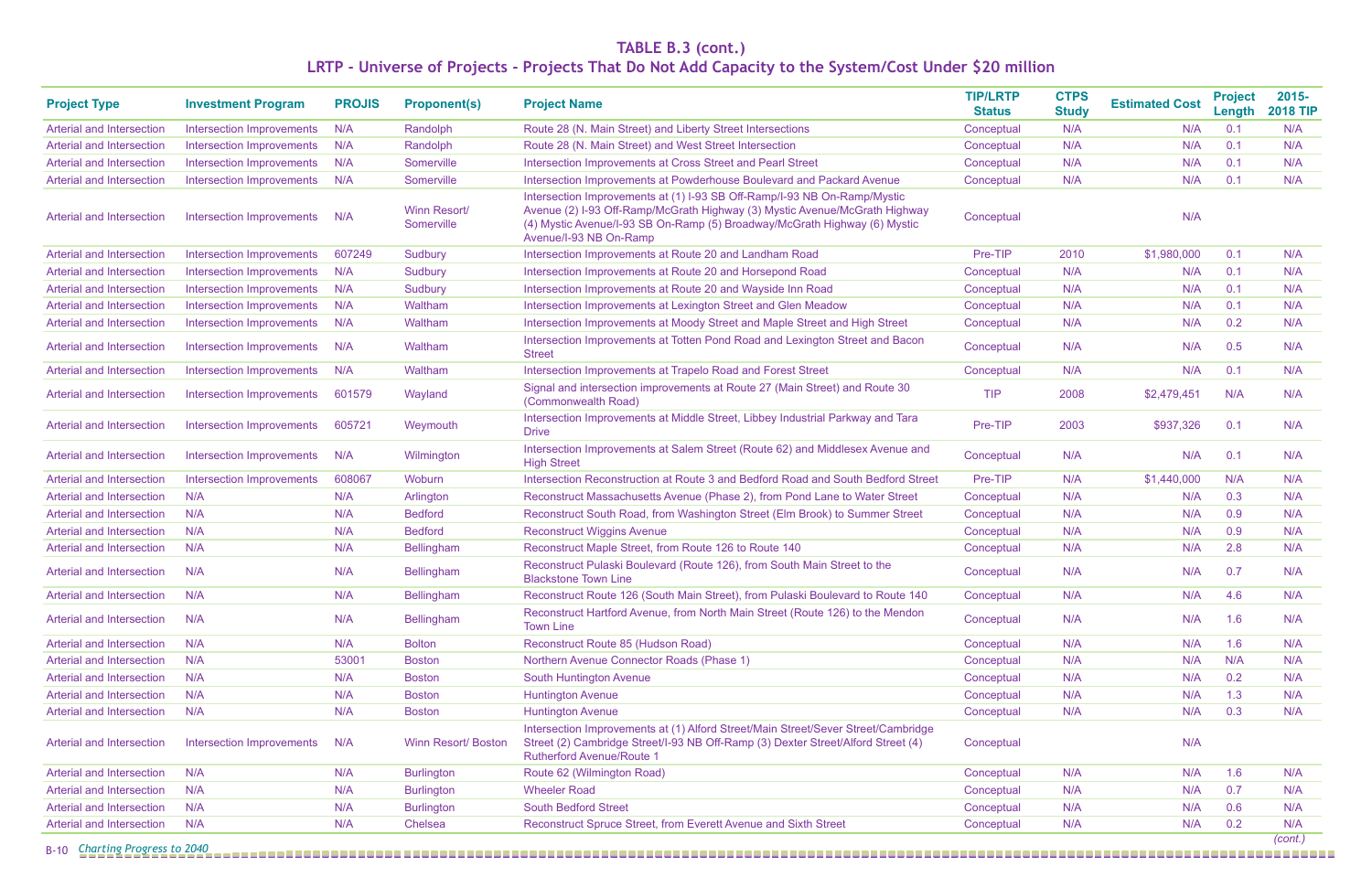| <b>Project Type</b>              | <b>Investment Program</b>        | <b>PROJIS</b> | <b>Proponent(s)</b>         | <b>Project Name</b>                                                                                                                                                                                                                                                                                                                                                                                                                                                                                                            | <b>TIP/LRTP</b><br><b>Status</b> | <b>CTPS</b><br><b>Study</b> | <b>Estimated Cost</b> | <b>Project</b><br>Length | 2015-<br><b>2018 TIP</b> |
|----------------------------------|----------------------------------|---------------|-----------------------------|--------------------------------------------------------------------------------------------------------------------------------------------------------------------------------------------------------------------------------------------------------------------------------------------------------------------------------------------------------------------------------------------------------------------------------------------------------------------------------------------------------------------------------|----------------------------------|-----------------------------|-----------------------|--------------------------|--------------------------|
| Arterial and Intersection        | N/A                              | N/A           | Chelsea                     | Reconstruct Broadway, from City Hall Ave to the Revere City Line                                                                                                                                                                                                                                                                                                                                                                                                                                                               | Conceptual                       | N/A                         | \$10,000,000          | 1.0                      | N/A                      |
| Arterial and Intersection        | N/A                              | N/A           | Chelsea                     | Spruce Street/Second Street/Carter Street Improvements                                                                                                                                                                                                                                                                                                                                                                                                                                                                         | Conceptual                       | N/A                         | \$8,000,000           | 1.2                      | N/A                      |
| Arterial and Intersection        | <b>Intersection Improvements</b> | N/A           | Winn Resort/ Chelsea        | Intersection Improvements at (1) Route 16/Washington Avenue (2) Route 16/<br>Everett Avenue (3) Route 16/Webster Avenue                                                                                                                                                                                                                                                                                                                                                                                                        | Conceptual                       |                             | N/A                   |                          |                          |
| Arterial and Intersection        | N/A                              | N/A           | Concord                     | Reconstruction of Route 117 (Fitchburg Turnpike)                                                                                                                                                                                                                                                                                                                                                                                                                                                                               | Conceptual                       | N/A                         | N/A                   | 1.0                      | N/A                      |
| Arterial and Intersection        | N/A                              | N/A           | Concord                     | Reconstruction of Route 62 (Main St), Phase 3                                                                                                                                                                                                                                                                                                                                                                                                                                                                                  | Conceptual                       | N/A                         | N/A                   | 0.8                      | N/A                      |
| <b>Arterial and Intersection</b> | N/A                              | N/A           | Concord                     | <b>Cambridge Turnpike</b>                                                                                                                                                                                                                                                                                                                                                                                                                                                                                                      | Conceptual                       | N/A                         | N/A                   | N/A                      | N/A                      |
| <b>Arterial and Intersection</b> | N/A                              | N/A           | <b>CTPS Study</b>           | Route 138 Corridor (Canton, Milton, Stoughton)                                                                                                                                                                                                                                                                                                                                                                                                                                                                                 | Conceptual                       | N/A                         | N/A                   | N/A                      | N/A                      |
| Arterial and Intersection        | N/A                              | N/A           | <b>Danvers</b>              | Improve Railroad Crossing at the Intersection of Holten Street and Burroughs<br><b>Street</b>                                                                                                                                                                                                                                                                                                                                                                                                                                  | Conceptual                       | N/A                         | N/A                   | 0.1                      | N/A                      |
| Arterial and Intersection        | N/A                              | N/A           | <b>Everett</b>              | Reconstruction of Main Street, from Sweetser Circle to the Malden City Line                                                                                                                                                                                                                                                                                                                                                                                                                                                    | Conceptual                       | N/A                         | N/A                   | 0.9                      | N/A                      |
| Arterial and Intersection        | <b>Intersection Improvements</b> | N/A           | <b>Winn Resort/ Everett</b> | Intersection Improvements at (1) Revere Beach Parkway/Mystic View Road/Santilli<br>Highway/Route 99 Connector Improvements (2) Route 16/Broadway/Main Street<br>(3) Broadway/Beacham Street (4) Broadway/Horizon Way (5) Broadway/Lynde<br>Street (6) Broadway/Thorndike Street (7) Bow Street/Mystic Street (8) Bow Street/<br>Lynde Street (9) Bow Street/Thorndike Street (10) Beacham Street/Robin Street<br>(11) Broadway/Bowdoin Street (12) Broadway/Norwood Street/Chelsea Street (13)<br><b>Ferry Street/Broadway</b> | Conceptual                       |                             | N/A                   |                          |                          |
| Arterial and Intersection        | N/A                              | N/A           | Framingham                  | Reconstruct Route 126 (Hollis Street), from Irving Street to the Ashland town line                                                                                                                                                                                                                                                                                                                                                                                                                                             | Conceptual                       | N/A                         | N/A                   | 1.2                      | N/A                      |
| Arterial and Intersection        | N/A                              | N/A           | Framingham                  | Reconstruction of Route 126, from Route 9 to Lincoln Street                                                                                                                                                                                                                                                                                                                                                                                                                                                                    | Conceptual                       | 2000                        | N/A                   | 1.2                      | N/A                      |
| <b>Arterial and Intersection</b> | N/A                              | N/A           | Framingham                  | Route 9/Route 126 Interchange                                                                                                                                                                                                                                                                                                                                                                                                                                                                                                  | Conceptual                       | N/A                         | N/A                   | N/A                      | N/A                      |
| Arterial and Intersection        | N/A                              | N/A           | Franklin                    | Reconstruct Chestnut Street, from Route 140 to Pleasant Street                                                                                                                                                                                                                                                                                                                                                                                                                                                                 | Conceptual                       | N/A                         | N/A                   | 2.1                      | N/A                      |
| <b>Arterial and Intersection</b> | N/A                              | N/A           | Franklin                    | Reconstruct Summer Street, from Route 140 to Wrentham Town Line                                                                                                                                                                                                                                                                                                                                                                                                                                                                | Conceptual                       | N/A                         | N/A                   | 2.5                      | N/A                      |
| Arterial and Intersection        | N/A                              | 607774        | Franklin                    | Resurfacing and Intersection Improvements on Route 140, from Beaver Street to<br>I-495 Ramps                                                                                                                                                                                                                                                                                                                                                                                                                                   | Conceptual                       | N/A                         | \$4,200,000           | N/A                      | N/A                      |
| <b>Arterial and Intersection</b> | N/A                              | N/A           | Franklin                    | Reconstruct Washington Street, from Bellingham Town Line to Prospect Street                                                                                                                                                                                                                                                                                                                                                                                                                                                    | Conceptual                       | N/A                         | N/A                   | 1.7                      | N/A                      |
| <b>Arterial and Intersection</b> | N/A                              | N/A           | Gloucester                  | <b>Gloucester Rotary</b>                                                                                                                                                                                                                                                                                                                                                                                                                                                                                                       | Conceptual                       | N/A                         | N/A                   | N/A                      | N/A                      |
| Arterial and Intersection        | N/A                              | N/A           | Hudson                      | <b>South Street</b>                                                                                                                                                                                                                                                                                                                                                                                                                                                                                                            | Conceptual                       | N/A                         | N/A                   | 0.3                      | N/A                      |
| Arterial and Intersection        | N/A                              | N/A           | Hull                        | <b>Manomet Avenue</b>                                                                                                                                                                                                                                                                                                                                                                                                                                                                                                          | Conceptual                       | N/A                         | N/A                   | 1.0                      | N/A                      |
| Arterial and Intersection        | N/A                              | N/A           | Hull                        | <b>Samoset Avenue</b>                                                                                                                                                                                                                                                                                                                                                                                                                                                                                                          | Conceptual                       | N/A                         | N/A                   | 1.1                      | N/A                      |
| <b>Arterial and Intersection</b> | N/A                              | 605743        | Ipswich                     | Resurfacing & Related Work on Central & South Main Streets                                                                                                                                                                                                                                                                                                                                                                                                                                                                     | Pre-TIP                          | N/A                         | \$2,624,154           | 0.6                      | N/A                      |
| <b>Arterial and Intersection</b> | N/A                              | N/A           | Lexington                   | <b>Waltham St</b>                                                                                                                                                                                                                                                                                                                                                                                                                                                                                                              | Conceptual                       | N/A                         | N/A                   | N/A                      | N/A                      |
| <b>Arterial and Intersection</b> | N/A                              | N/A           | Lexington                   | <b>Hayden Ave</b>                                                                                                                                                                                                                                                                                                                                                                                                                                                                                                              | Conceptual                       | N/A                         | N/A                   | 1.0                      | N/A                      |
| <b>Arterial and Intersection</b> | N/A                              | N/A           | Littleton                   | <b>Harvard Street</b>                                                                                                                                                                                                                                                                                                                                                                                                                                                                                                          | Conceptual                       | N/A                         | N/A                   | 1.6                      | N/A                      |
| <b>Arterial and Intersection</b> | N/A                              | N/A           | Lynn                        | <b>Broad Street/Lewis Street/Route 129</b>                                                                                                                                                                                                                                                                                                                                                                                                                                                                                     | Conceptual                       | N/A                         | N/A                   | 6.7                      | N/A                      |
| <b>Arterial and Intersection</b> | N/A                              | N/A           | Lynn                        | Route 129 (Boston St./Washington St.)                                                                                                                                                                                                                                                                                                                                                                                                                                                                                          | Conceptual                       | N/A                         | N/A                   | 0.1                      | N/A                      |
| <b>Arterial and Intersection</b> | N/A                              | N/A           | Lynn                        | Route 1A Lynn (GE Bridge Nahant Rotary)                                                                                                                                                                                                                                                                                                                                                                                                                                                                                        | Conceptual                       | N/A                         | N/A                   | 2.4                      | N/A                      |
| Arterial and Intersection        | N/A                              | N/A           | Marlborough                 | Route 85 North (Bolton Street)                                                                                                                                                                                                                                                                                                                                                                                                                                                                                                 | Conceptual                       | 2001                        | N/A                   | 2.0                      | N/A                      |
| Arterial and Intersection        | N/A                              | 604811        | Marlborough                 | Reconstruction of Route 20 (East Main Street), from Main Street Easterly to Lincoln<br><b>Street</b>                                                                                                                                                                                                                                                                                                                                                                                                                           | Pre-TIP                          | N/A                         | \$2,252,930           | 0.3                      | N/A                      |
| <b>Arterial and Intersection</b> | N/A                              | N/A           | <b>Medfield</b>             | <b>South Street</b>                                                                                                                                                                                                                                                                                                                                                                                                                                                                                                            | Conceptual                       | N/A                         | N/A                   | 1.3                      | N/A                      |
| <b>Arterial and Intersection</b> | N/A                              | N/A           | <b>Medford</b>              | <b>Medford Square Phase 2 Improvements</b>                                                                                                                                                                                                                                                                                                                                                                                                                                                                                     | Conceptual                       | N/A                         | N/A                   | 0.1                      | N/A                      |
|                                  |                                  |               |                             |                                                                                                                                                                                                                                                                                                                                                                                                                                                                                                                                |                                  |                             |                       |                          | (cont.)                  |

B-11 **Discussion of Projects of Projects** and the Universe of Projects of Projects and Discussion of Projects and Discovered and Discovered and Discovered and Discovered and Discovered and Discovered and Discovered and Dis

### **TABLE B.3 (cont.)**

**LRTP - Universe of Projects - Projects That Do Not Add Capacity to the System/Cost Under \$20 million**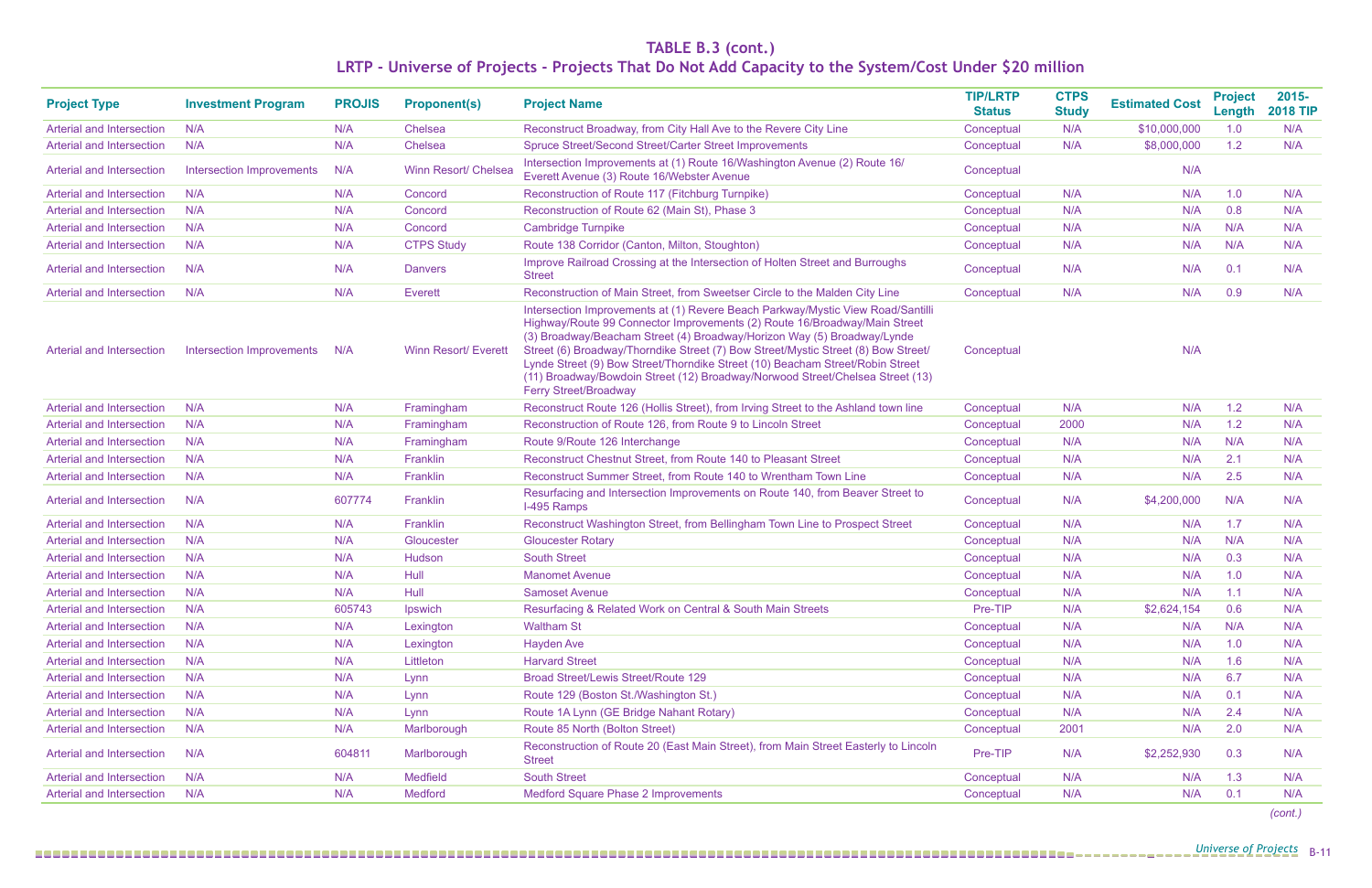**TABLE B.3 (cont.) LRTP - Universe of Projects - Projects That Do Not Add Capacity to the System/Cost Under \$20 million**

| <b>Project Type</b>              | <b>Investment Program</b>        | <b>PROJIS</b> | <b>Proponent(s)</b>         | <b>Project Name</b>                                                                                                                                                                 | <b>TIP/LRTP</b><br><b>Status</b> | <b>CTPS</b><br><b>Study</b> | <b>Estimated Cost</b> | <b>Project</b><br>Length | $2015 -$<br><b>2018 TIP</b> |
|----------------------------------|----------------------------------|---------------|-----------------------------|-------------------------------------------------------------------------------------------------------------------------------------------------------------------------------------|----------------------------------|-----------------------------|-----------------------|--------------------------|-----------------------------|
| <b>Arterial and Intersection</b> | <b>Intersection Improvements</b> | N/A           | <b>Winn Resort/ Medford</b> | Intersection Improvements at (1) Mystic Valley Parkway/Fellsway/Middlesex<br>Avenue (2) Mystic Valley Parkway/Route 16 Connector (3) Mystic Valley Parkway/<br><b>Mystic Avenue</b> | Conceptual                       |                             | N/A                   |                          |                             |
| <b>Arterial and Intersection</b> | N/A                              | N/A           | Medway                      | Route 109 (Milford Street)                                                                                                                                                          | Conceptual                       | N/A                         | N/A                   | 2.4                      | N/A                         |
| <b>Arterial and Intersection</b> | N/A                              | N/A           | <b>Melrose</b>              | Reconstruct Lebanon Street, from Main Street to the Malden City Line                                                                                                                | Conceptual                       | N/A                         | N/A                   | 1.0                      | N/A                         |
| <b>Arterial and Intersection</b> | N/A                              | N/A           | <b>Melrose</b>              | Reconstruct Swains Pond Avenue, from Maple Terrace to the Malden City Line                                                                                                          | Conceptual                       | N/A                         | N/A                   | 0.1                      | N/A                         |
| <b>Arterial and Intersection</b> | N/A                              | N/A           | <b>Melrose</b>              | Reconstruct Swains Pond Avenue, from Grove Street to Wheeler Avenue                                                                                                                 | Conceptual                       | N/A                         | N/A                   | 0.3                      | N/A                         |
| <b>Arterial and Intersection</b> | N/A                              | N/A           | <b>Melrose</b>              | <b>Wyoming Avenue</b>                                                                                                                                                               | Conceptual                       | N/A                         | N/A                   | 0.7                      | N/A                         |
| <b>Arterial and Intersection</b> | N/A                              | N/A           | <b>MPO Identified Need</b>  | Route 1A Salem to Revere                                                                                                                                                            | Conceptual                       | N/A                         | N/A                   |                          | N/A                         |
| <b>Arterial and Intersection</b> | N/A                              | N/A           | <b>MPO Identified Need</b>  | Route 107 Western Ave at                                                                                                                                                            | Conceptual                       | N/A                         | N/A                   |                          | N/A                         |
| <b>Arterial and Intersection</b> | N/A                              | N/A           | <b>MPO Identified Need</b>  | Route 114 Peabody, Salem                                                                                                                                                            | Conceptual                       | N/A                         | N/A                   |                          | N/A                         |
| <b>Arterial and Intersection</b> | N/A                              | N/A           | <b>MPO Identified Need</b>  | Route 16 Fresh Pond Parkway and Alewife Brook Parkway                                                                                                                               | Conceptual                       | N/A                         | N/A                   | N/A                      | N/A                         |
| <b>Arterial and Intersection</b> | N/A                              | N/A           | <b>MPO Identified Need</b>  | <b>Memorial Drive Cambridge</b>                                                                                                                                                     | Conceptual                       | N/A                         | N/A                   | N/A                      | N/A                         |
| <b>Arterial and Intersection</b> | N/A                              | N/A           | <b>MPO Identified Need</b>  | <b>Route 3A Marshfield to Quincy</b>                                                                                                                                                | Conceptual                       | N/A                         | N/A                   | N/A                      | N/A                         |
| Arterial and Intersection        | N/A                              | N/A           | <b>MPO Identified Need</b>  | Route 28 Milton to Randolph                                                                                                                                                         | Conceptual                       | N/A                         | N/A                   | N/A                      | N/A                         |
| <b>Arterial and Intersection</b> | N/A                              | N/A           | <b>MPO Identified Need</b>  | Route 138 Milton                                                                                                                                                                    | Conceptual                       | N/A                         | N/A                   | N/A                      | N/A                         |
| <b>Arterial and Intersection</b> | N/A                              | N/A           | <b>MPO Identified Need</b>  | Route 9 Southborough to Newton                                                                                                                                                      | Conceptual                       | N/A                         | N/A                   | N/A                      | N/A                         |
| <b>Arterial and Intersection</b> | N/A                              | N/A           | <b>MPO Identified Need</b>  | Route 16 Holliston to Newton                                                                                                                                                        | Conceptual                       | N/A                         | N/A                   | N/A                      | N/A                         |
| <b>Arterial and Intersection</b> | N/A                              | N/A           | <b>MPO Identified Need</b>  | Route 20 Weston                                                                                                                                                                     | Conceptual                       | N/A                         | N/A                   | N/A                      | N/A                         |
| <b>Arterial and Intersection</b> | N/A                              | N/A           | <b>MPO Identified Need</b>  | Route 60 Improvements Arlington                                                                                                                                                     | Conceptual                       | N/A                         | N/A                   | N/A                      | N/A                         |
| <b>Arterial and Intersection</b> | N/A                              | N/A           | <b>MPO Identified Need</b>  | Route 30 Framingham                                                                                                                                                                 | Conceptual                       | N/A                         | N/A                   | N/A                      | N/A                         |
| <b>Arterial and Intersection</b> | N/A                              | N/A           | <b>MPO Identified Need</b>  | Route 99 Everett                                                                                                                                                                    | Conceptual                       | N/A                         | N/A                   | N/A                      | N/A                         |
| <b>Arterial and Intersection</b> | N/A                              | N/A           | <b>MPO Identified Need</b>  | Route 129 Wilmington to Reading                                                                                                                                                     | Conceptual                       | N/A                         | N/A                   | N/A                      | N/A                         |
| <b>Arterial and Intersection</b> | N/A                              | N/A           | <b>MPO Identified Need</b>  | Route 135 Wellesley to Natick                                                                                                                                                       | Conceptual                       | N/A                         | N/A                   | N/A                      | N/A                         |
| <b>Arterial and Intersection</b> | N/A                              | N/A           | Needham                     | <b>Highland Avenue</b>                                                                                                                                                              | Conceptual                       | N/A                         | N/A                   | 1.3                      | N/A                         |
| <b>Arterial and Intersection</b> | N/A                              | N/A           | <b>Newton</b>               | Washington St., Phase 2 (Perkins Street to Commonwealth Avenue)                                                                                                                     | Conceptual                       | N/A                         | N/A                   | 0.5                      | N/A                         |
| <b>Arterial and Intersection</b> | N/A                              | N/A           | <b>North Reading</b>        | <b>Park Street Improvements</b>                                                                                                                                                     | Conceptual                       | N/A                         | N/A                   | 0.7                      | N/A                         |
| <b>Arterial and Intersection</b> | N/A                              | N/A           | Randolph                    | Reconstruction of Oak Street, from Devine Road to North Street                                                                                                                      | Conceptual                       | N/A                         | N/A                   | 1.2                      | N/A                         |
| <b>Arterial and Intersection</b> | N/A                              | N/A           | Reading                     | <b>Haverhill Street Reconstruction</b>                                                                                                                                              | Conceptual                       | N/A                         | N/A                   | 2.5                      | N/A                         |
| <b>Arterial and Intersection</b> | N/A                              | N/A           | Reading                     | Streetscape Improvements on Haven & High Streets                                                                                                                                    | Conceptual                       | N/A                         | N/A                   | 0.7                      | N/A                         |
| <b>Arterial and Intersection</b> | <b>Intersection Improvements</b> | N/A           | <b>Winn Resort/ Revere</b>  | Intersection Improvements at Route 16/Route 1A/Route 60                                                                                                                             | Conceptual                       |                             | N/A                   |                          |                             |
| <b>Arterial and Intersection</b> | N/A                              | N/A           | Rockland                    | VFW Drive, Weymouth Street, Hingham Street                                                                                                                                          | Conceptual                       | N/A                         | N/A                   | 4.3                      | N/A                         |
| <b>Arterial and Intersection</b> | N/A                              | N/A           | Somerville                  | <b>Broadway East Somerville CMAQ</b>                                                                                                                                                | Conceptual                       | N/A                         | N/A                   | 0.1                      | N/A                         |
| <b>Arterial and Intersection</b> | N/A                              | N/A           | Southborough                | Cordaville Road/Route 85 Rehabilitation                                                                                                                                             | Conceptual                       | N/A                         | N/A                   | 2.6                      | N/A                         |
| <b>Arterial and Intersection</b> | N/A                              | N/A           | Sudbury                     | Old Sudbury Road (Route 27)                                                                                                                                                         | Conceptual                       | N/A                         | N/A                   | 0.1                      | N/A                         |
| <b>Arterial and Intersection</b> | N/A                              | N/A           | Walpole                     | <b>Walpole Central Business District</b>                                                                                                                                            | Conceptual                       | N/A                         | N/A                   | N/A                      | N/A                         |
| <b>Arterial and Intersection</b> | N/A                              | N/A           | Walpole                     | Elm St Improvements                                                                                                                                                                 | Conceptual                       | N/A                         | N/A                   | 1.5                      | N/A                         |
| <b>Arterial and Intersection</b> | N/A                              | N/A           | Waltham                     | <b>Wyman Street</b>                                                                                                                                                                 | Conceptual                       | N/A                         | N/A                   | 1.0                      | N/A                         |
| <b>Arterial and Intersection</b> | N/A                              | N/A           | Woburn                      | Route 38 (Main St.) Traffic Lights                                                                                                                                                  | Conceptual                       | N/A                         | N/A                   | 0.9                      | N/A                         |
| <b>Arterial and Intersection</b> | N/A                              | N/A           |                             | Air Force Road Rehabilitation                                                                                                                                                       | Conceptual                       | N/A                         | N/A                   | 0.4                      | N/A                         |
| <b>Arterial and Intersection</b> | N/A                              | N/A           |                             | Main St Reconstruction and Pedestrian Improvement                                                                                                                                   | Conceptual                       | N/A                         | N/A                   | 5.2                      | N/A                         |
|                                  |                                  |               |                             |                                                                                                                                                                                     |                                  |                             |                       |                          |                             |

*(cont.)*